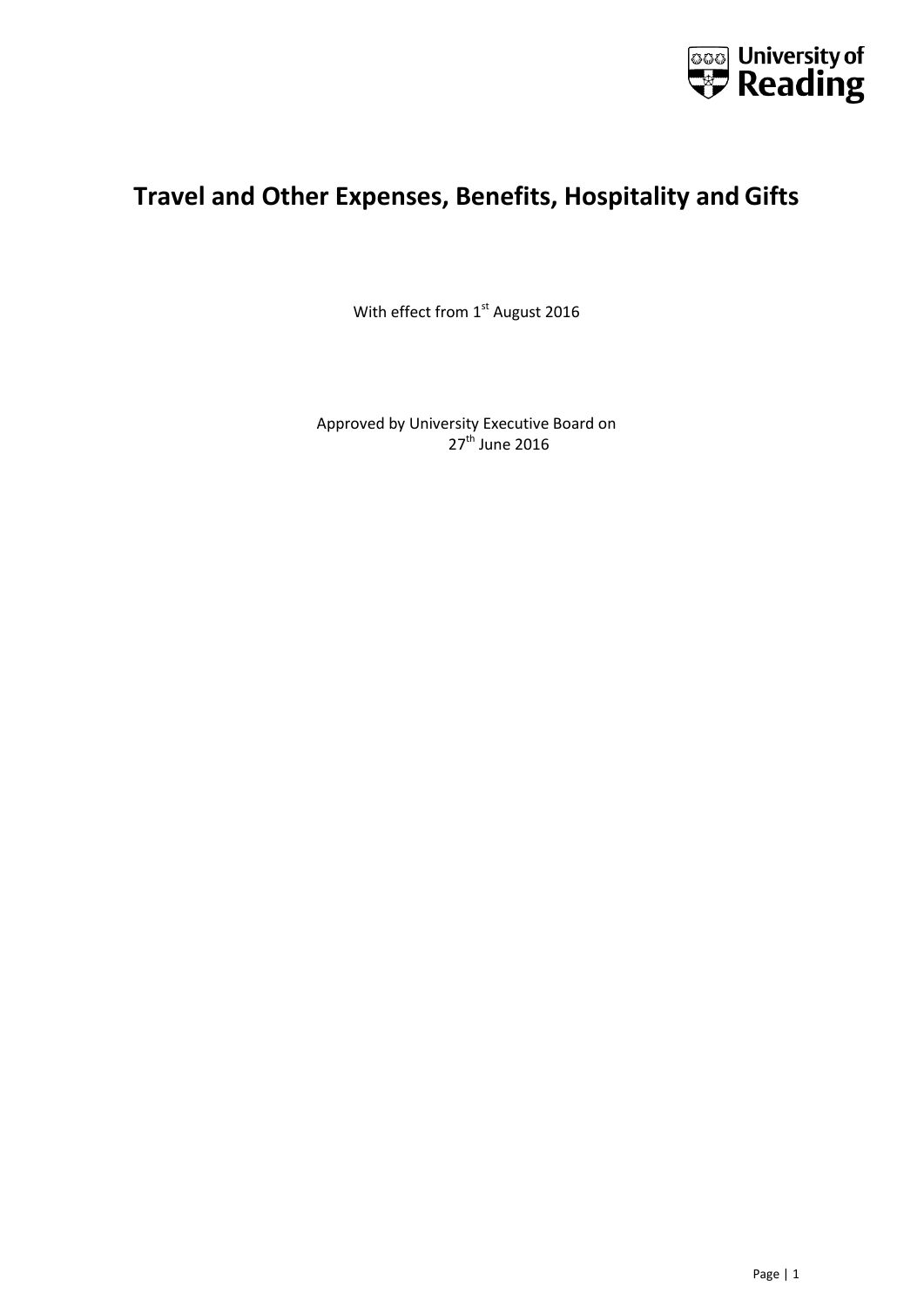#### **Purpose**

The purpose of this document is to outline the University's policy on travel, other expenses, benefits, hospitality and gifts. The document sets out areas of expenditure that will be funded by the University as business costs and identifies areas of expenditure where restrictions are in place.

#### **Scope**

These regulations apply to the University, its subsidiaries and branches, both in theUK and elsewhere, (the "University Group") except where the relevant decision-making body normally the Board of Directors of the subsidiary company) has indicated otherwise. The main body of this document is the general policy which is applicable across all entities within the University Group. For expenditure incurred by membersof staff who are employed by the University's overseas subsidiaries and branches please also refer to the specific international variations outlined in the appendices and to the specific contractual agreements with individuals.

Note that thresholds and limits given in £ Sterling should be converted to the local currency where appropriate.

The regulations set out in this policy apply to all members of staff of the University who incur expenditure on behalf of the University, its subsidiaries and branches, regardless of the method of payment. These regulations also apply to any non-employees (students and visitors) who are entitled to claim reimbursement from the University for expenditure incurred on behalf of the University, its subsidiaries and branches.However this does NOT include requests from consultants or contractors for payment for goods or services provided to the University. These must be paid on invoice, processed through the correct procurement procedure; such payments must not be submitted as an expense claim.

The regulations apply regardless of the source of funding for the expenditure. All expenditure is coded to a project, and all projects are University funds (including SDAs); adherence to these regulations is mandatory. Failure to comply with these regulations may be regarded as a disciplinary offence.

These regulations must be read alongside related policies that operate in conjunction with this policy, including the Financial Regulations, Finance Manual and Procurement Policy.

If you have any queries relating to these policies, or issues that you consider are not covered in this document, you should refer the matter in the first instance to your Head of School, Function or equivalent, or to the Director of Finance and Corporate Services (Carol Wright, ext. 8101, [c.a.b.wright@reading.ac.uk\)](mailto:c.a.b.wright@reading.ac.uk).

The University reserves the right to make changes to these policies from time to time and amendments will be circulated to staff in accordance with current employment law legislation. Updates may be by individual letter, memorandum, update to the document or by means of notice/bulletin boards.

The latest version is always available on the Finance website.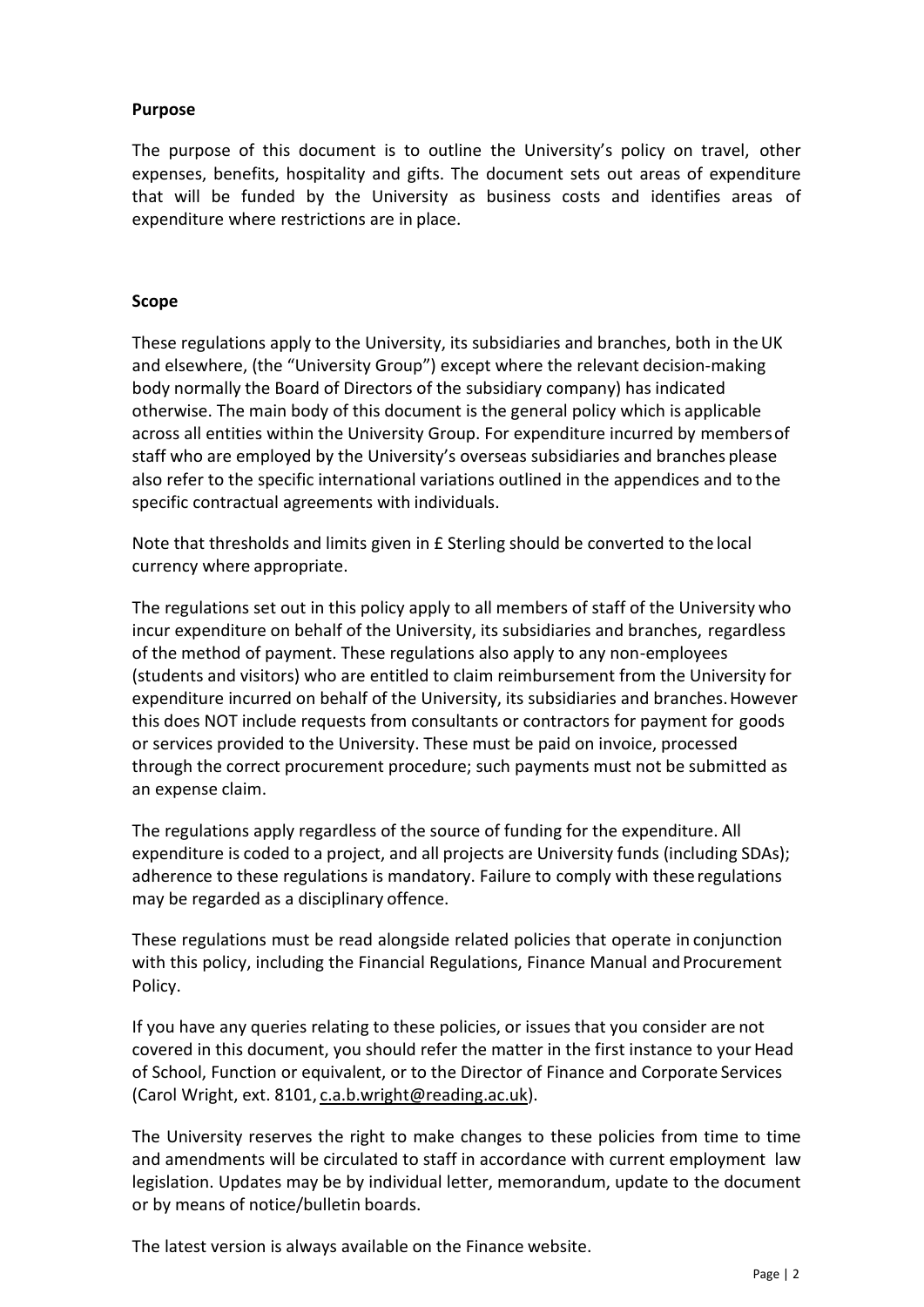#### **CONTENTS**

| 1                       |      |                                                                 |  |  |
|-------------------------|------|-----------------------------------------------------------------|--|--|
|                         | 1.1  |                                                                 |  |  |
|                         | 1.2  |                                                                 |  |  |
|                         | 1.3  |                                                                 |  |  |
| $\overline{2}$          |      |                                                                 |  |  |
|                         | 2.1  |                                                                 |  |  |
|                         | 2.2  |                                                                 |  |  |
|                         | 2.3  |                                                                 |  |  |
|                         | 2.4  |                                                                 |  |  |
|                         | 2.5  |                                                                 |  |  |
|                         | 2.6  |                                                                 |  |  |
| $\overline{\mathbf{3}}$ |      | RECEIVING PERSONAL GIFTS AND HOSPITALITY FROM THIRD PARTIES 8   |  |  |
|                         | 3.1  |                                                                 |  |  |
|                         | 3.2  |                                                                 |  |  |
|                         | 3.3  |                                                                 |  |  |
| 4                       |      | TRAVEL EXPENSES POLICY: TRAVEL, ACCOMMODATION AND SUBSISTENCE10 |  |  |
|                         |      |                                                                 |  |  |
|                         |      |                                                                 |  |  |
|                         |      |                                                                 |  |  |
|                         |      |                                                                 |  |  |
|                         |      |                                                                 |  |  |
|                         |      |                                                                 |  |  |
|                         |      |                                                                 |  |  |
|                         |      |                                                                 |  |  |
|                         |      |                                                                 |  |  |
|                         |      |                                                                 |  |  |
|                         |      |                                                                 |  |  |
|                         |      |                                                                 |  |  |
|                         |      |                                                                 |  |  |
| 5                       |      |                                                                 |  |  |
| 6                       |      |                                                                 |  |  |
| 7                       |      |                                                                 |  |  |
| 8                       |      |                                                                 |  |  |
|                         | 8.1  |                                                                 |  |  |
|                         | 8.2  |                                                                 |  |  |
|                         | 8.3  |                                                                 |  |  |
|                         | 8.4  |                                                                 |  |  |
| 9                       |      |                                                                 |  |  |
|                         | 9.1  |                                                                 |  |  |
| 10                      |      |                                                                 |  |  |
|                         | 10.1 |                                                                 |  |  |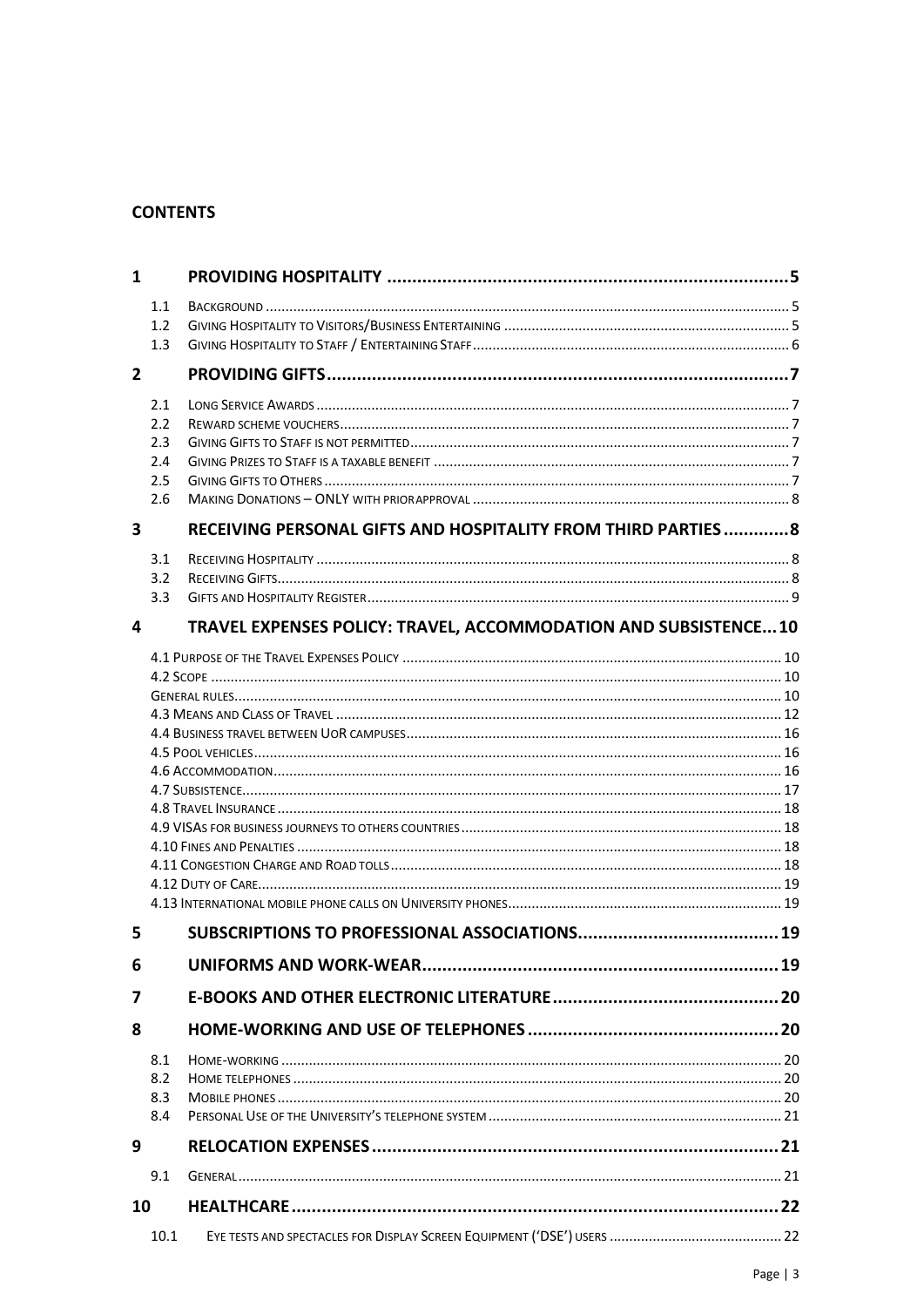| 10.2 |                                                                   |  |
|------|-------------------------------------------------------------------|--|
| 10.3 |                                                                   |  |
| 11   |                                                                   |  |
| 11.1 |                                                                   |  |
| 11.2 |                                                                   |  |
| 11.3 |                                                                   |  |
| 11.4 |                                                                   |  |
| 11.5 |                                                                   |  |
| 11.6 |                                                                   |  |
|      |                                                                   |  |
|      | APPENDIX 1 VARIATIONS THAT APPLY IN FINLAND (BRANCH)  26          |  |
|      | APPENDIX 2 VARIATIONS THAT APPLY IN GERMANY (SUBSIDIARY)  27      |  |
|      | APPENDIX 3 VARIATIONS THAT APPLY IN HONG KONG (SUBSIDIARY) 28     |  |
|      | APPENDIX 4 VARIATIONS THAT APPLY IN MALAYSIA (SUBSIDIARY) 30      |  |
|      | APPENDIX 5 MINIMUM LAYOUT FOR A GIFTS AND HOSPITALITY REGISTER 31 |  |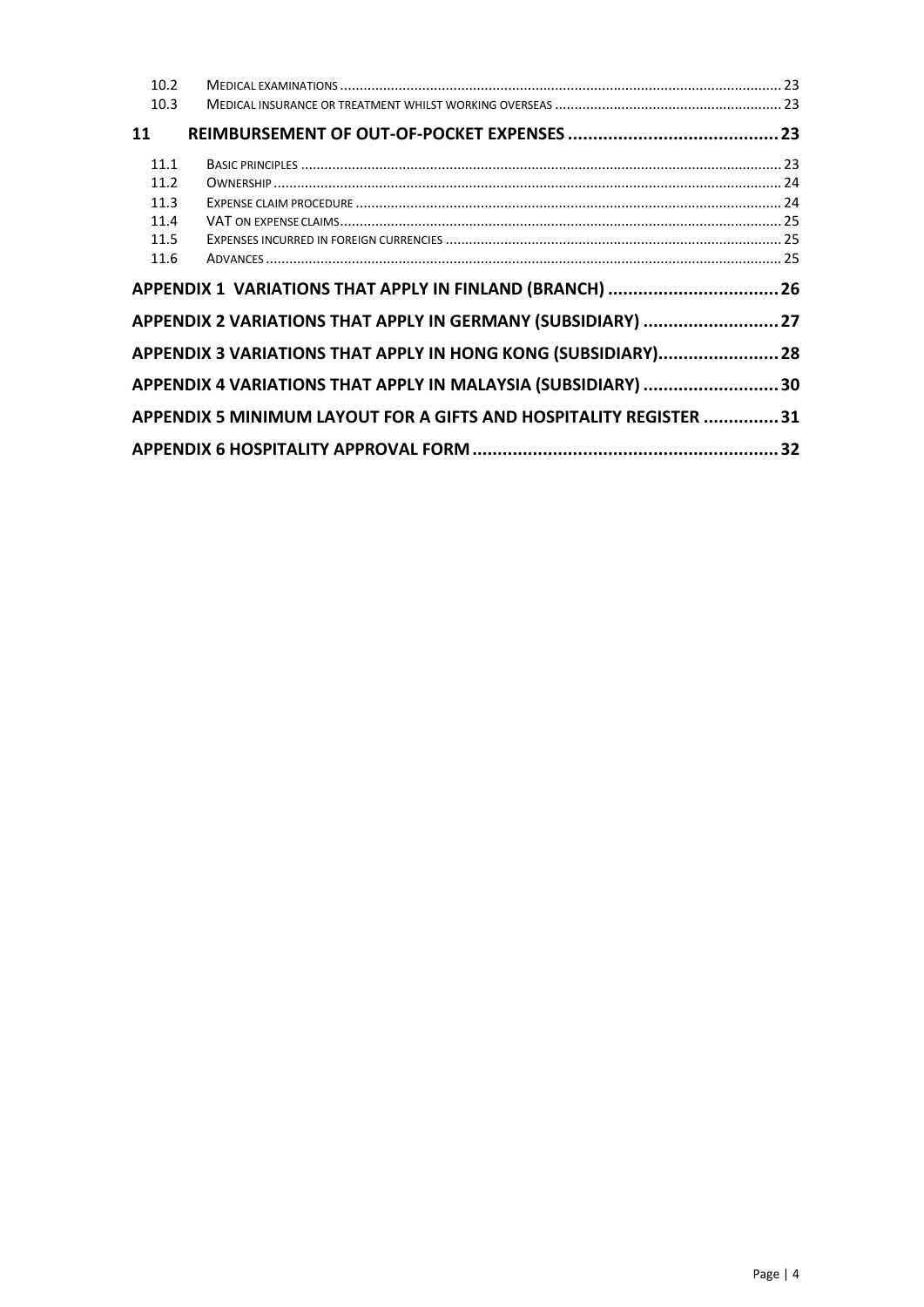# <span id="page-4-0"></span>**1 Providing Hospitality**

## <span id="page-4-1"></span>**1.1 Background**

You must undertake the provision and receipt of hospitality in a way that is appropriate to the University's position; you must not risk any damage to the University's reputation, in particular its status as a charity in receipt of public funds.

You must always consider your personal position, the University's position and any tax implications. You should always consider how a situation, however well intended, would appear to external scrutiny. Hospitality is a sensitive area and you are asked to observe the spirit as well as the letter of this policy.

Hospitality must also be dealt with within the framework of the relevant tax regime. All expenditure must be 'wholly and exclusively for the purposes of the trade'. Failure to adhere to this may result in tax demands on the individual and on the University.

# <span id="page-4-2"></span>**1.2 Giving Hospitality to Visitors/Business Entertaining**

It may be appropriate for you to provide hospitality, e.g. lunch or dinner, for visitors where there is a 'valid business reason'. Examples of this would include providing hospitality for external examiners, visiting lecturers, external contributors to research seminars and visiting business contacts with whom the University either has or is seeking to develop a relationship.

The general rules with hospitality are that you must ensure that:

- There should be more external visitors than staff at any single event, unless there is a good business reason why this should not be the case.
- All hospitality taking place on University premises must be provided by the Universities own Catering, Hotel and Conference Services (CHCS) department. This includes the provision of all refreshments, food and for licensing purposes, alcohol. CHCS will endeavour to meet all requirements, however if they are unable, they will source on your behalf via a contracted supplier. For food safety reasons no departmental staff outside of the CHCS team should purchase, deliver or prepare food items for hospitality events. Wherever possible hospitality should take place on the University premises, using the University's own catering and hospitality services.
- If that is not possible or practical, then the University's approved suppliers should be approached in line with the University's Procurement Policy. As a result of Health and Safety and insurance issues with the transport and storing of food, members of staff should not themselves fetch, collect or make food that is subject to those rules.
- Although the University does not prohibit the purchase of alcohol it should be at a reasonable cost (house wine or equivalent), and not involve excessive quantity (up to half bottle per person).

You must ensure that the following information is clear on the paperwork:

- The name(s) of attendees, noting whether they are staff or visitors, and, if they are visitors, the organization which each represents.
- The purpose of the entertainment; the 'valid business reason'.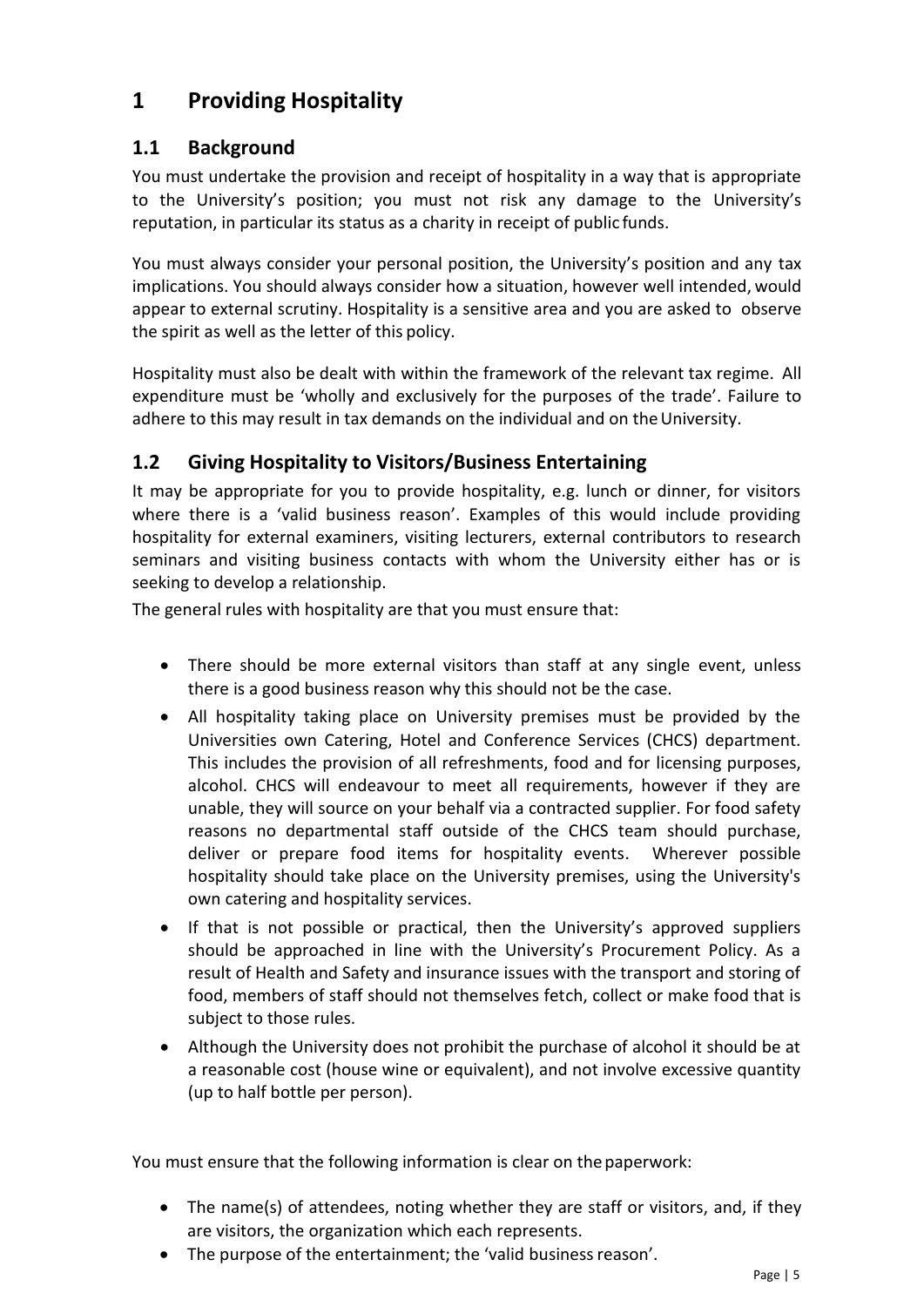If you have not used the University's own services please explain the reason.

If there are more members of staff than visitors receiving hospitality then this may result in a taxable benefit in kind for the members of staff involved and for the University. If there is a tax liability, the University is obliged to declare the matter to the relevant tax authority.

Partners of University representatives should not be present unless visitors' partners are also being entertained, and only then on an exceptional basis. Approval for partners to be present must be sought in advance from your management.

If the hospitality takes place in a restaurant then any tips added to the cost of the meal must be reasonable, up to a maximum of 15%. If the restaurant has already levied a service charge, then no tip should be given. When several University staff entertain visitors, the bill should normally be met by the most senior member of staff present.

#### **Student Events:**

Student entertainment is permitted, with staff present where appropriate and required, provided that the majority present at the function are students. The type of catering should be appropriate to the nature of the student event. As with all hospitality provided, the University's own catering facilities must be considered first, and there should be a valid business case for using externalsuppliers.

# <span id="page-5-0"></span>**1.3 Giving Hospitality to Staff / Entertaining Staff**

Any hospitality where all or the majority of attendees are University staff **MUST** take place on University premises. There are two kinds of hospitality:

1.3.1 Business hospitality

The University can provide modest on-campus hospitality to staff where there is a valid business reason. This mainly occurs as:

- Refreshments during a meeting at the workplace: The provision of tea and coffee for business meetings is permitted, provided it is a formal meeting and minutes are taken.
- Working lunches Modest working lunches for formal minuted meetings are permitted where the timing and duration of the meeting unavoidably prevents attendees from having their normal personal lunchbreak.

Note that tea, coffee, biscuits etc. for staff not in connection with a business event as defined above is a personal expense and must not be charged to University funds.

Note that business hospitality of the sort described above must not include alcohol.

1.3.2 Other staff hospitality (exceptional)

Page | 6 For the University to provide hospitality to members of staff without a valid business reason would normally result in a personal tax liability for the individual(s) involved, which the University will be obliged to declare to the relevant tax authority. Exceptions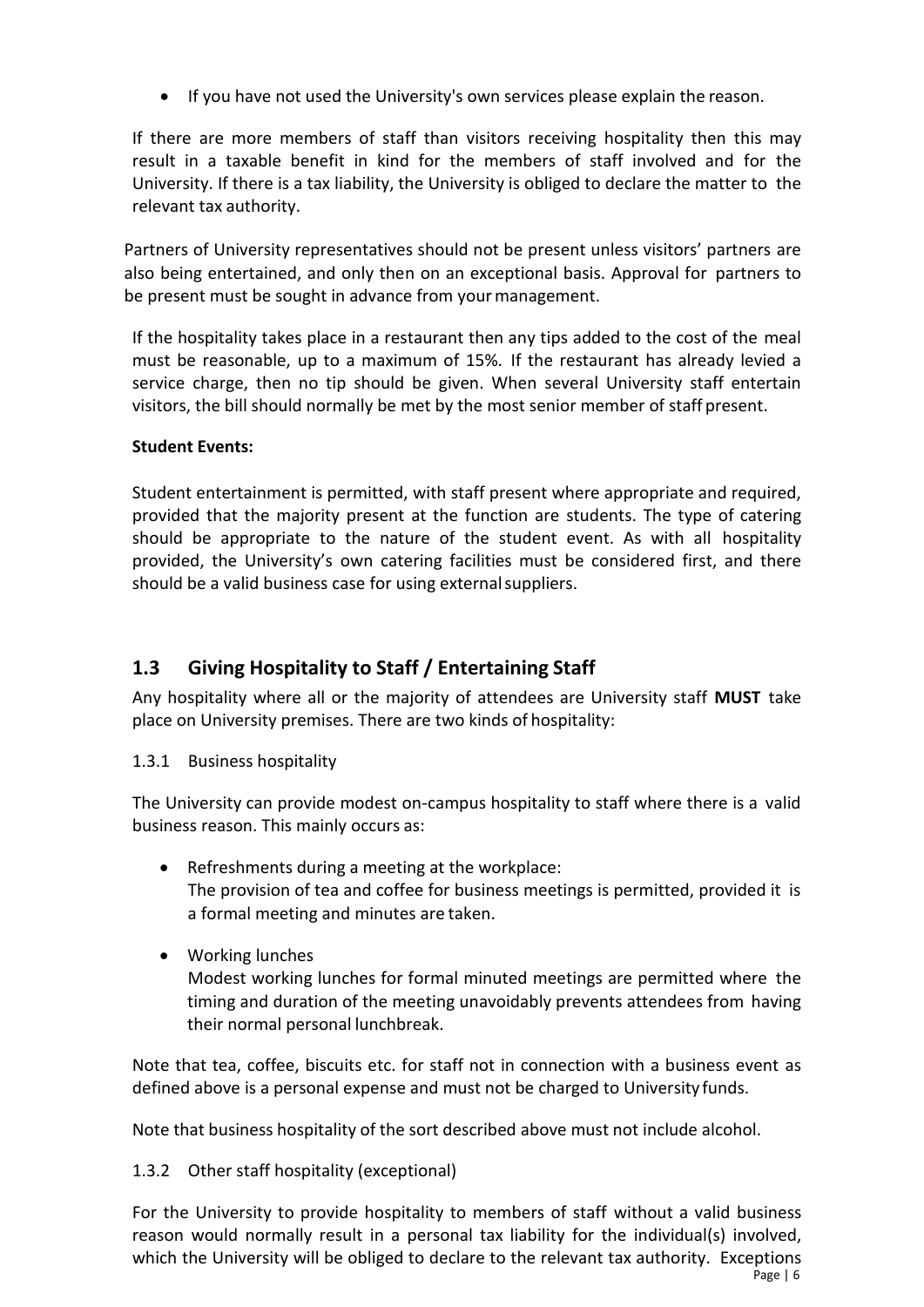to this would be out-of-the-ordinary, infrequent special celebrations to which all staff are invited.

Modest claims in respect of, for example, retirement celebrations are permitted, provided prior written approval of the Head of School or Service or equivalent has been obtained. Expenditure must not exceed £10 per head per event. Such events must not take place on a regular basis and total expenditure must not exceed £35 per head per annum within each area. Note that this exception does NOT apply to any routine celebrations, for example birthdays and Christmas.

Where hospitality is provided and members of staff are included, you must ensure that the paperwork clearly shows:

- the reason for the entertaining,
- the nature of the entertaining and
- the names of the attendees, indicating clearly which are members of staff.

# <span id="page-6-0"></span>**2 Providing Gifts**

## <span id="page-6-1"></span>**2.1 Long Service Awards**

In recognition of 21 years continuous service to the University staff receive a Long Service Award, normally in the form of a £200 voucher. Receipt of such a gift under the Long Service Award scheme is a special case in some countries, including the UK, and does not generate a personal tax liability in those countries.

#### <span id="page-6-2"></span>**2.2 Reward scheme vouchers**

The University has a performance reward scheme in which vouchers are awarded for excellence. These voucher payments are a taxable benefit and must be recorded and accounted for as such. The University will meet the tax costs arising from these awards. They are administered through Human Resources (HR) who liaise with Finance in order that the tax is included on the University's HMRC account.

# <span id="page-6-3"></span>**2.3 Giving Gifts to Staff is not permitted**

All other gifts to staff are personal costs and must not be funded by the University; giving such a gift would risk conferring a taxable benefit on the recipient. Examples of personal gifts include gifts to mark occasions (birthdays, weddings, exam successes etc.). These cannot be classified as business costs and must be paid for personally.

# <span id="page-6-4"></span>**2.4 Giving Prizes to Staff is a taxable benefit**

Note that the giving of competition prizes to staff will incur a tax liability (even if the University has not paid for the prize).

# <span id="page-6-5"></span>**2.5 Giving Gifts to Others**

The University's standard policy is not to offer any gifts to customers or clients unless these are an integral part of the University's service and available to the general public. An exception can be made in the case of a gift of a low value, wherever possible incorporating the University logo, to a visitor who, for cultural reasons, would normally consider such a gift an essential courtesy. The provision of meal vouchers for registered students at the University when assisting with Open Day visits does not constitute a gift.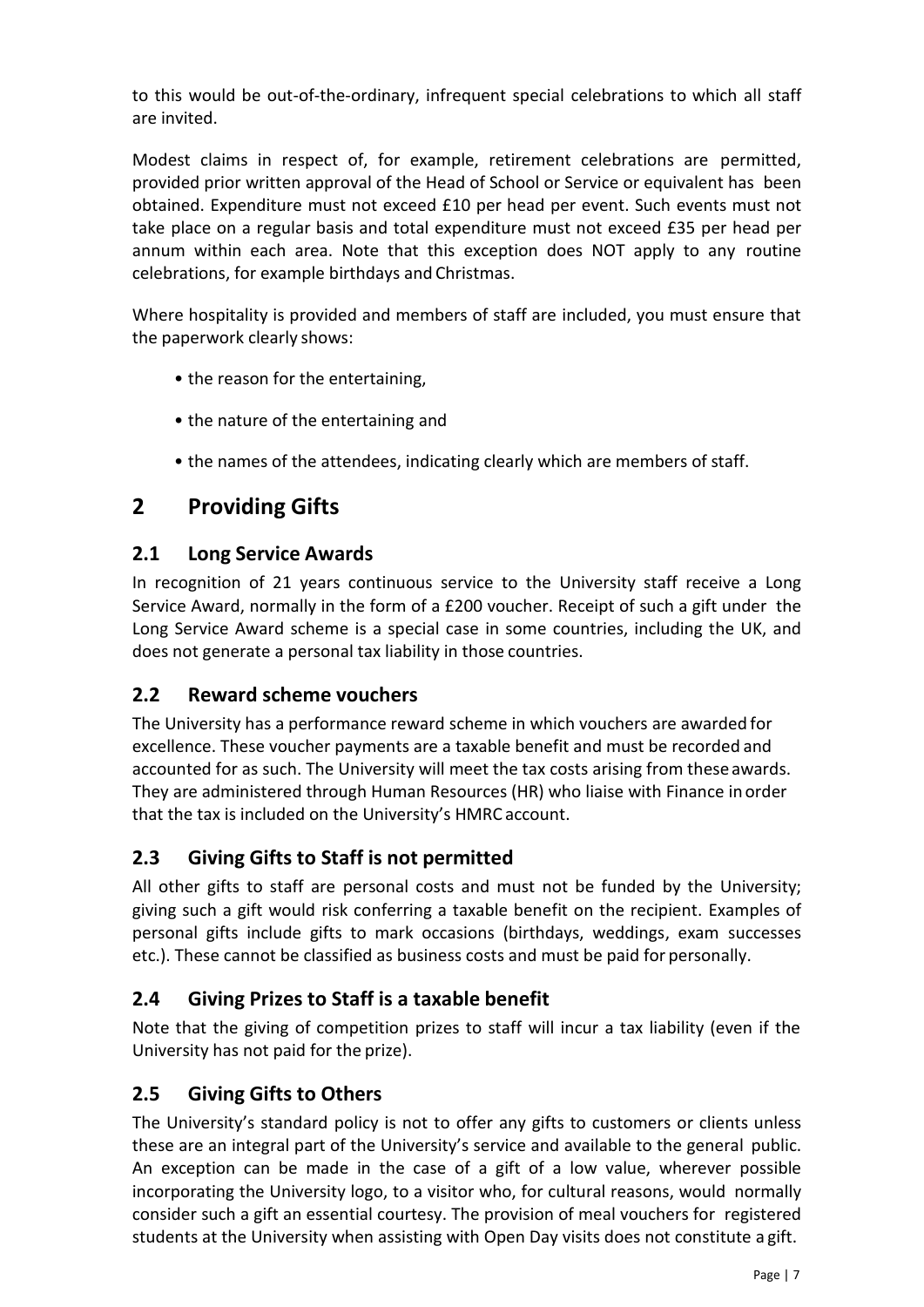# <span id="page-7-0"></span>**2.6 Making Donations – ONLY with prior approval**

Donations from University funds of any kind to individuals or organisations, including to registered charities, must not be made without the prior approval of the Director of Finance and Corporate Services in the UK or the Board of Directors for subsidiary companies. Paperwork must be provided as evidence of approval. Such items would be on an exceptional basis only and would require to be separately disclosed in the relevant published financial statements.

# <span id="page-7-1"></span>**3 Receiving Personal Gifts and Hospitality from third parties**

# <span id="page-7-2"></span>**3.1 Receiving Hospitality**

Where you are offered hospitality in the form of a meal or refreshments in connection with a meeting or event organised with an outside party, University policy is that you can accept, provided the hospitality is reasonable in relation to the event. You must ensure issues of actual or alleged improper influence have been fully considered.

All other offers of hospitality should normally be refused. Inparticular:

- i) hospitality offered as an alternative for fees for work done must be refused. If you accept it may give rise to a taxable benefit which must be declared to the relevant tax authority, and which will incur a tax liability;
- ii) substantial offers of invitations to social functions, overseas travel or the provision of accommodation outside the purpose and duration of business must be refused;
- iii) inducements to either do something or not do something which could affect the contractual position between the University and a potential supplier or customer of goods or services must be refused.

In the case of iii) above, any such approach by a potential or current supplier or customer should be reported to the University Secretary, the Head of Internal Audit Services and the Director of Procurement immediately.

For i) and ii) above, if you believe such an arrangement should be accepted in the best interests of the University, you should seek prior approval from the Vice-Chancellor before accepting. However, requests of this kind will normally be refused as not being in the University's best interests. In any case the details must be entered into the Gifts and Hospitality Register and may give rise to a tax liability.

Where hospitality is accepted, anything valued greater than £50 must be approved in advance by the Head of School or Service, and for senior managers by their line manager. See Appendix 6 for the Approval Form.

# <span id="page-7-3"></span>**3.2 Receiving Gifts**

With regard to receiving gifts, in some business sectors it is normal business practice for organisations to provide small, low value gifts (pens, paperweights, calendars, diaries and so on) incorporating their name or logo for their customers. It is reasonable to accept such gifts.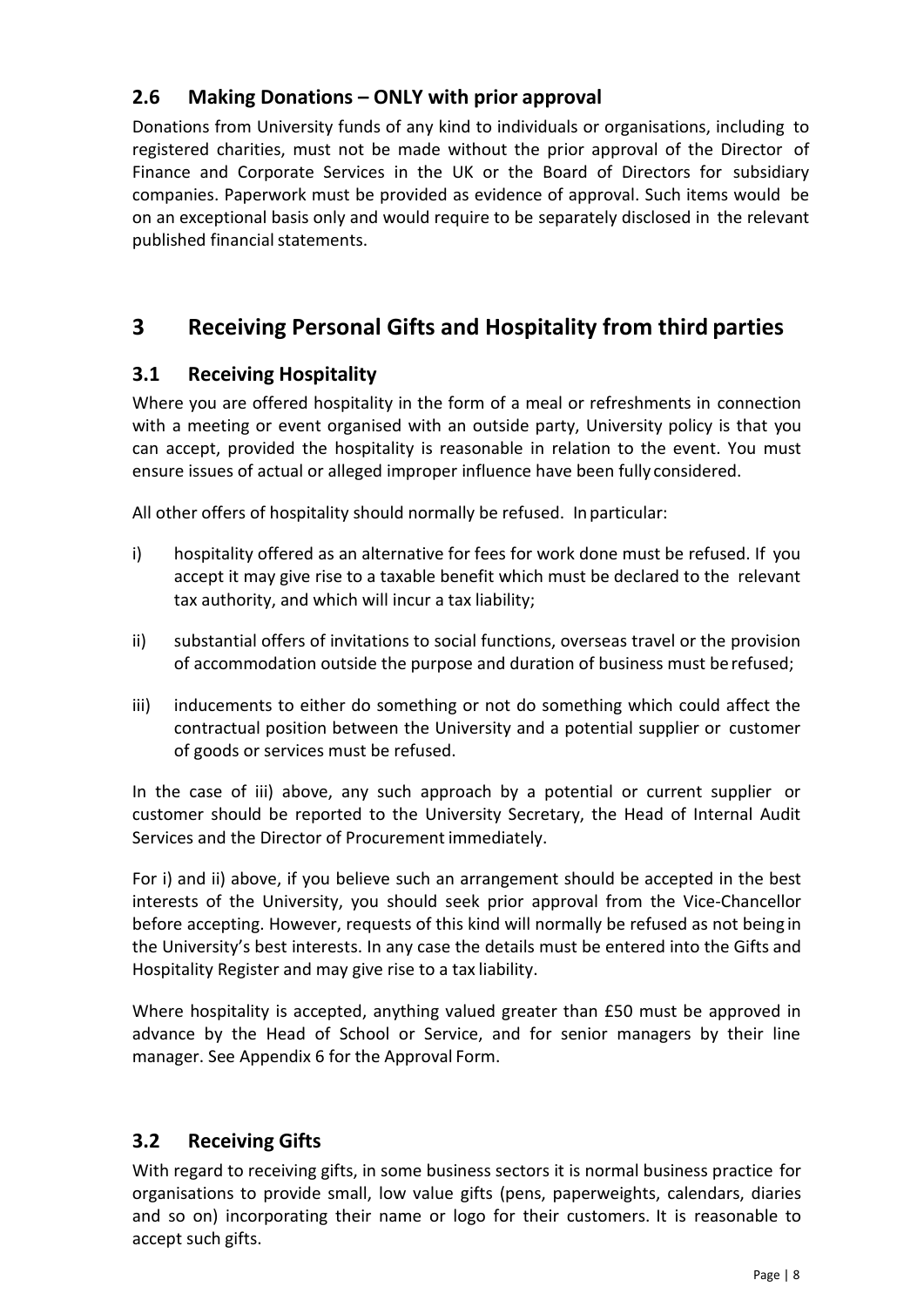You should decline all other gifts valued greater than £10, including seasonal gifts from contractors and suppliers. You should return unsolicited gifts with a note explaining that it is University policy not to accept gifts of this kind. If the gift was anonymous then you should donate it to a local registered charity.

You should be familiar with the University's Business Conduct Policy (see section B3 of the Finance Manual) and the Bribery Act 2010 to which that policy makesreference.

Staff should also be aware of the University's **[Public Interest](http://www.reading.ac.uk/nmsruntime/saveasdialog.aspx?lID=74836&sID=232300) Disclosure** [\('Whistleblowing'\) Policy and Procedures.](http://www.reading.ac.uk/nmsruntime/saveasdialog.aspx?lID=74836&sID=232300) This enables any concerns which are inthe public interest to be reported to the whistleblowinghotline

There are exceptional circumstances where small gifts could be accepted:

- i) where the refusal of a gift would cause offence to the organisation or individual offering the gift and thus damage the University's reputation. If you are in any doubt please consult your Head of School or Service or equivalent who, if in doubt, should consult the University Secretary;
- ii) gifts from students can only be accepted if, in consultation with your Head of School or Service or equivalent, you can clearly show that the proposed gift is not, nor c a n it be construed as, a bribe. All gifts from students valued in excess of £5.00 should be recorded in the Gifts and Hospitality Register.

All gifts/hospitality with a value in excess of £10.00 (apart from those from students, see above) which are offered should be recorded in the Gifts and Hospitality Register, regardless of whether they were accepted. See Appendix 5 for the formlayout.

Staff should note that accepting a gift may give rise to a taxable benefit which, when declared to the relevant tax authority, may incur a personal tax liability. The Procurement Department will seek confirmation from suppliers of the offers of gifts and hospitality that they have made to employees of the University.

# <span id="page-8-0"></span>**3.3 Gifts and Hospitality Register**

See Appendix 5 and Appendix 6

If gifts or hospitality are offered to you the details must be recorded in Gifts and Hospitality Register. Each School and Service must maintain such a register.

This register should normally be held by the Head of School or Service or equivalent, and they should review and sign it regularly, at minimum annually. It should record details of all gifts or hospitality offered, including whether it was accepted, plus an estimate of the cost of the gift or hospitality received and a justification if it was accepted.

This register must be kept up-to-date at all times.

The register must be submitted to the University Secretary according to a timetable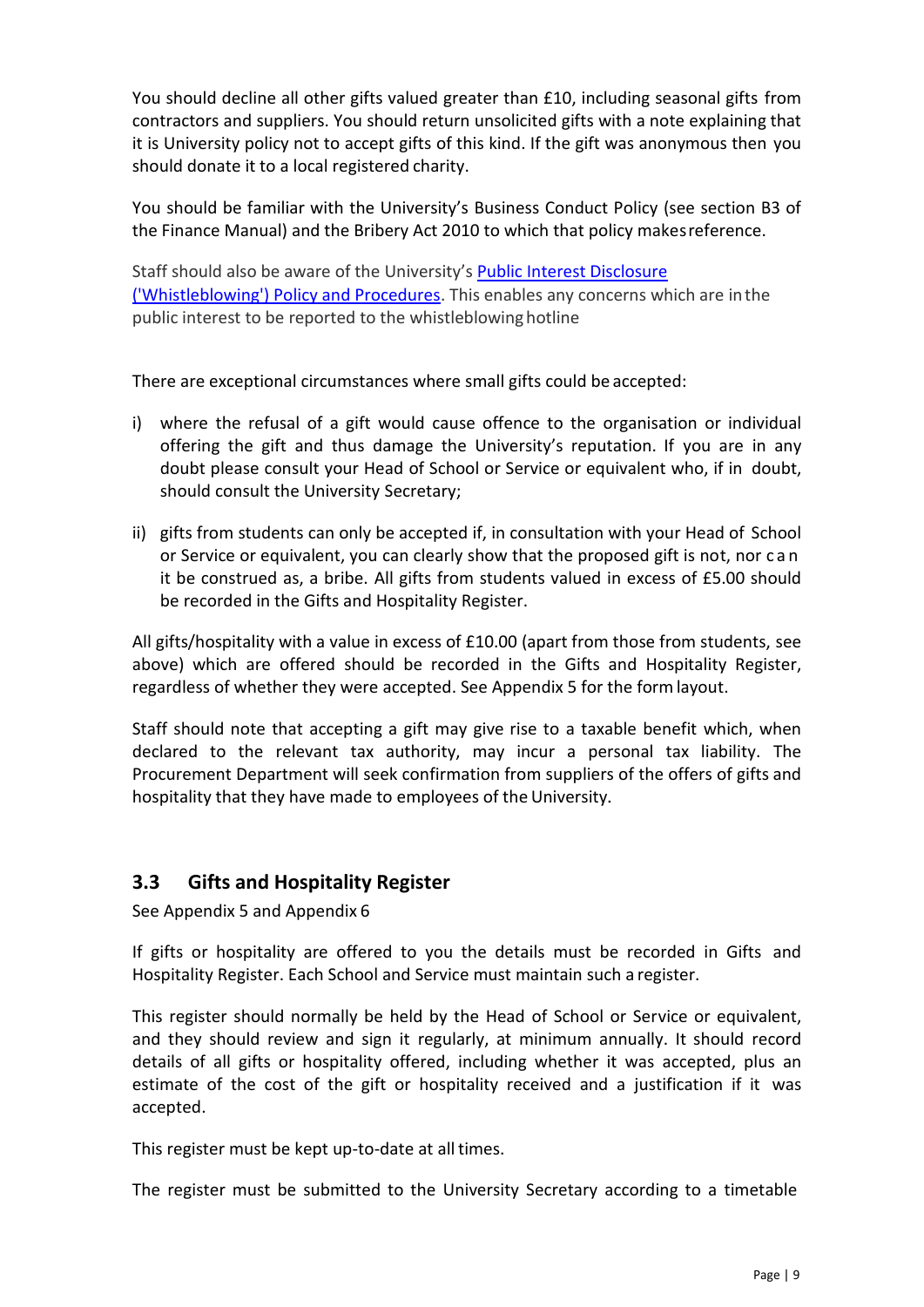prescribed by the University Secretary. The minimum return will be on an annualbasis.

The register must always be available for inspection by the Head of Internal Audit Services or nominated representative at any time.

A minimum data set layout of a Gifts and Hospitality Register is given at Appendix 5 and the Approval Form template is at Appendix 6.

# <span id="page-9-0"></span>**4 Travel Expenses Policy: Travel, Accommodation and Subsistence**

#### <span id="page-9-1"></span>**4.1 Purpose of the Travel Expenses Policy**

- To ensure that the staff and students have access to centrally defined and mandated policies and guidance that should be used when booking travel and accommodation requirements
- To ensure that any travel or accommodation bookings for legitimate University business purposes are made with the University's contracted supplier(s) and in line with the University policy.
- To ensure that the most cost effective travel and accommodation options are selected for each journey.
- To ensure that the purchase and use of all travel and accommodation for the University's legitimate business purposes is correctly assessed, authorised and managed.
- To ensure that travellers follow the University's Health and Safety Travel abroad guidance and complete the relevant University's Insurance "online risk management forms".

#### <span id="page-9-2"></span>**4.2 Scope**

This policy applies to all members of University staff and persons who are required to travel on University business. This includes persons undertaking work on partfunded University of Reading projects and any work which the University would cover from a cost of travel and accommodation perspective.

## <span id="page-9-3"></span>**General rules**

The University is committed to reducing its carbon footprint and therefore business travel should only be undertaken when absolutely essential and when there is no other reasonable option such as using the University's video conferencing facilities.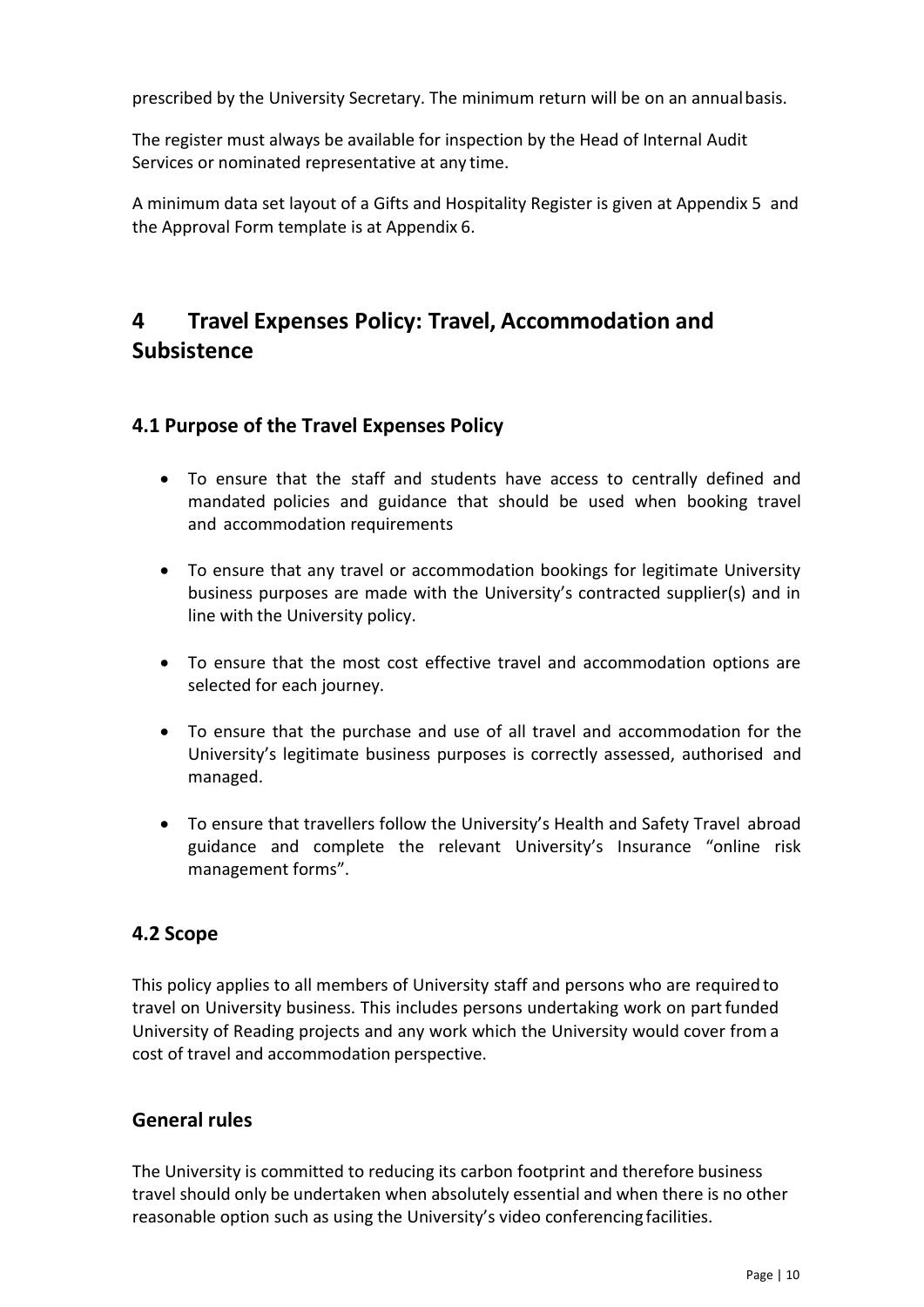Staff are encouraged to travel by environmentally friendly modes of transport wherever it is cost-effective to do so.

Business travel is defined as duties which an employee must or is required toperform as part of their role and is solely in the interest of the business. Business travel also includes trips not funded by the University undertaken as a result of the employee working at the University.

Prior to undertaking any business Travel, authorisation must be given by a linemanager and the budget holder if they differ.

All overseas Air Travel, Rail Travel, Coach Travel, Hire Cars and Accommodation over £300 must bebooked through a University Contracted Supplier and it is mandatory that payment is arranged by University Purchase Order or University Purchase Card.

All UK travel can be booked directly either by utilising your own University purchase card or claiming on expenses.

If the value of your trip (flights and accommodation) is under £300 you are able to book directly by utilising your own University purchase card or claiming on expenses regardless of where you are travelling. However, you can still use the contracted Travel Management Company, if you wish to do so.

If you are attending a conference and it includes a discounted hotel rate you are able to book directly.

If you are travelling on University business you must complete the on-line Overseas Staff or Student TravelForm. Unless prior permission from the DVC has been provided, expenses incurred in connection with overseastravel may not be reimbursed for members of staff and research students who have not submitted the on-line Overseas Staff or Student TravelForm.

Coach Hire and Car Hire are dealt with separately: details are available fromthe website[:www.reading.ac.uk/procurement](http://www.reading.ac.uk/procurement)

Where travel tickets that have been booked are subsequently cancelled, creating a cancellation cost to the University, there must be a business case approved by theHead of School or Function to justify the expenditure.

Open return tickets are permitted where single onward and return tickets aremore expensive than the open return.

All journeys away from the Normal Place of Work to a 'temporary workplace'on business may be regarded as business journey, provided that:

- The destination is more than 10 miles from your Normal Place of Work
- If the whole journey takes place within a ten mile radius of your Normal Place of Work, the outward journey must be in a completely different direction to your normal commute.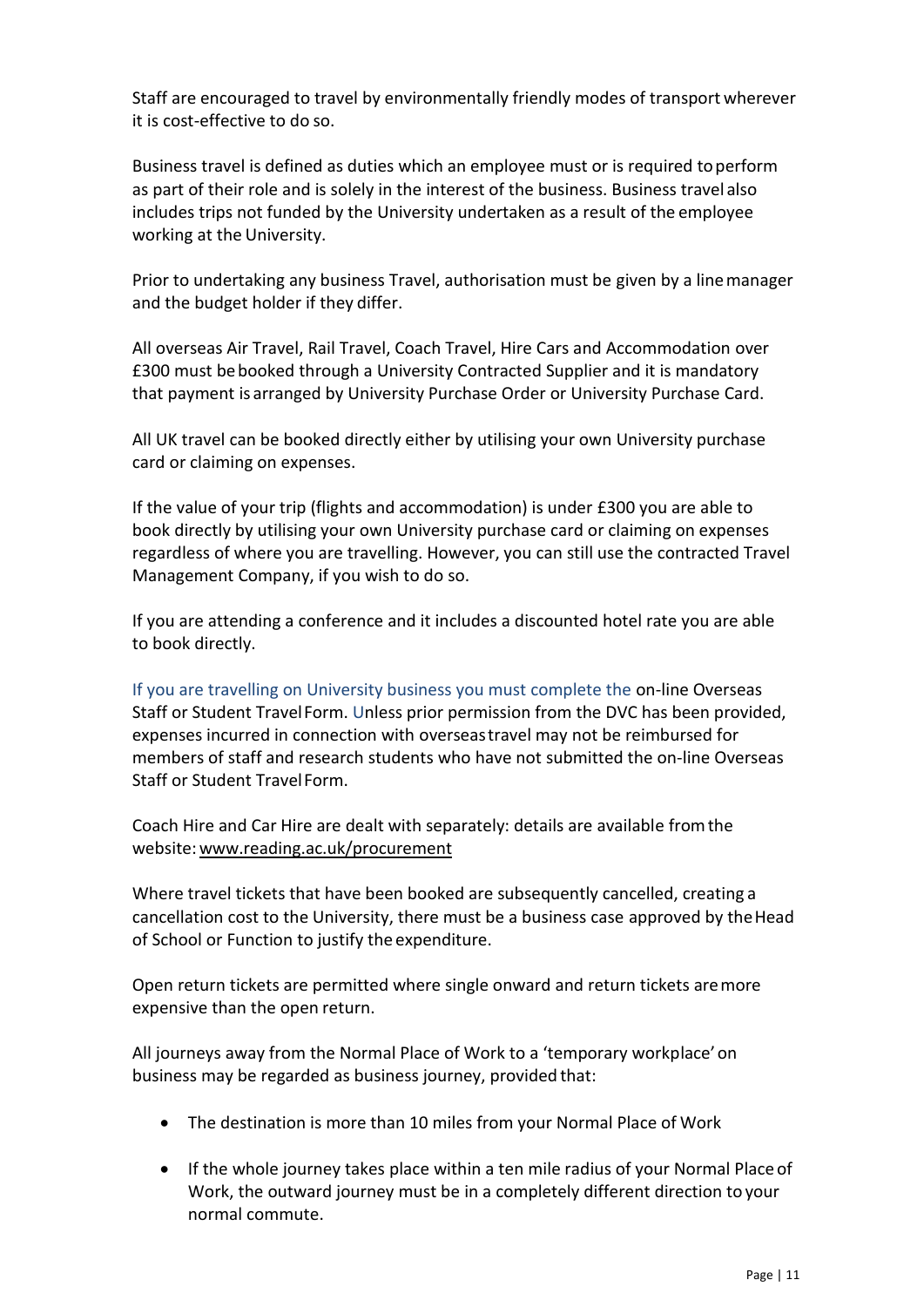Note that journeys which are regarded as substantially ordinary commuting,and therefore not funded by the University, occur when:

• The starting point of the journey is more than 10 miles from your Normal Place of Work, but the destination is within 10 miles of your Normal Place of Work. If the whole journey takes place within a 10 mile radius of your Normal Place of Work and the outward journey is in the general direction of your normal commuting.

Neither the day of the week nor the mode of transport affect the assessmentof whether a journey is classified as business travel.

Where it is known with reasonable certainty from the outset that a person will be working away from their normal place of work for at least 24 months the Universitywill pay the travel expenses but these will be paid through the payroll and will be subjectto tax and NI as appropriate.

Private travel, including commuting between home and work, is not funded by the University.

Where members of staff have arrangements to work overseas permanently, or for an extended period (e.g. secondment), the arrangement must be handled through Human Resources (HR) and an appropriate package of terms and conditions will be agreed to suit the specific situation. In those cases this policy may not apply, depending onthe terms and conditions.

The University will only bear the travelling and subsistence expenses of your partner/guest where he/she accompanies you on a business trip if:

- You are too ill to travel alone.
- The partner/guest's presence is essential to act as host(ess) at a series of business entertainment functions which you have organised as part of your employment duties. In this case you must also ensure that they keep an itinerary of the hosting responsibilities (detailing the events) in order to establish that there has been substantial business entertaining.

Where your partner/guest accompanies you on a business journey, it is essential that their travel is authorised by the Director of Finance and Corporate Services prior to expenditure being incurred. For members of the University Executive Board such approval must be given by the Vice-Chancellor. For the Vice-Chancellor prior approval is required from the President of Council.

# <span id="page-11-0"></span>**4.3 Means and Class of Travel**

#### **4.3.1 Air Travel**

Air travel bookings must be made as far in advance as possible (no later than 21days prior to departure) through the online portal of the contracted TravelManagement Company(s). Air travel should only be undertaken when this is the most economicor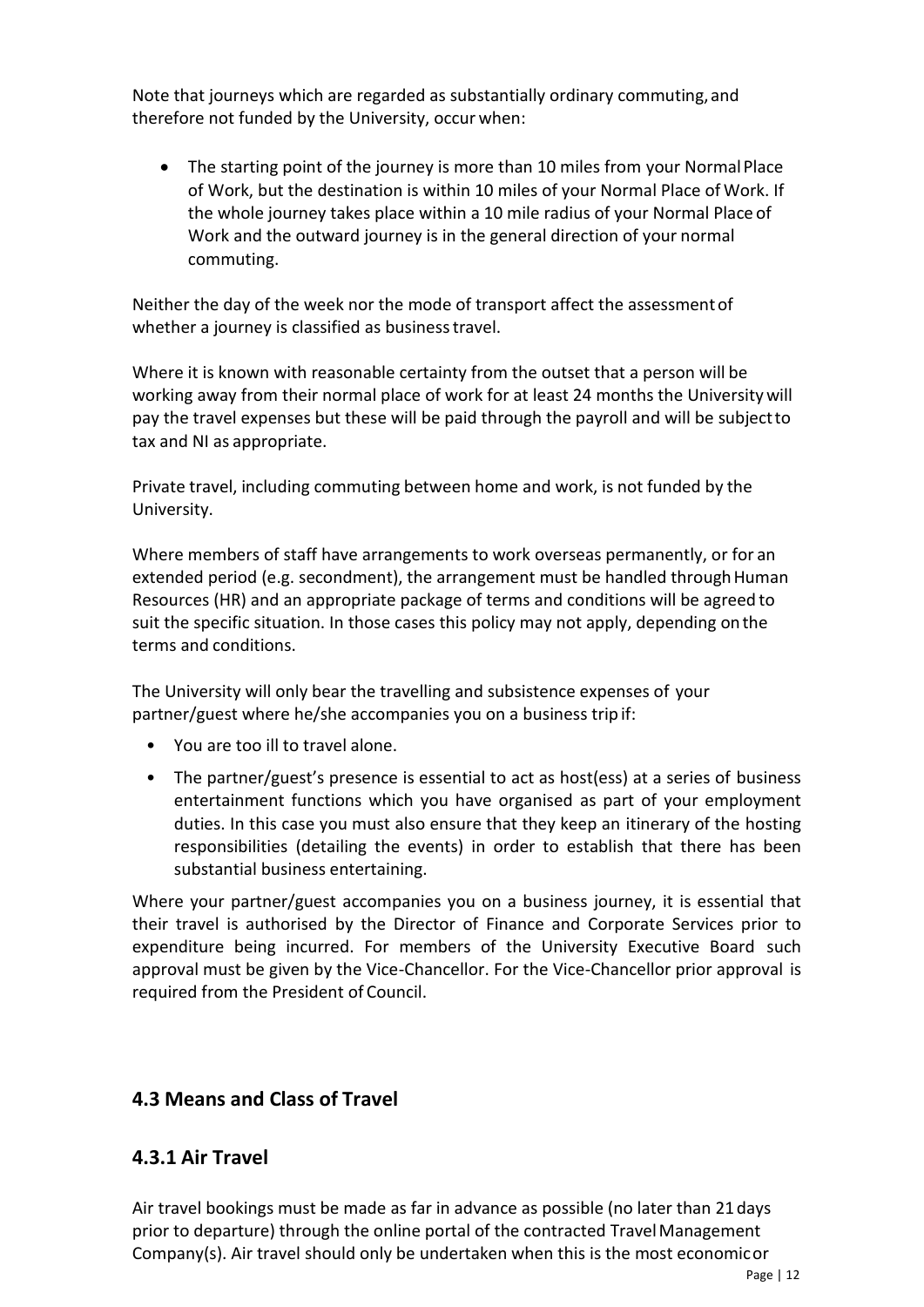suitable mode of transport and there are no other means to carry out the University business e.g. video conferencing. In cases, where air travel bookings are made due to urgent travel requirements and sufficient notice to book in advance is not feasible, air travel should be booked within two days of confirmation of the need fortravel.

It is mandatory that all flights booked for University travel are restricted and economy class fares. However with advance approval from the Vice-Chancellor (for membersof UEB) or a Dean, Chief Operating Officer or Chief Strategy Officer for all other staff, the following rules apply for the below circumstances:

- a) The flight duration is in excess of 8 hours AND its timing in relation to business meetings, presentations, etc. merits the need forsleep and/or work on the flight. Under these circumstances, upgrading to either premium economy or business class might be authorised.
- b) The spend is sponsored by a funding agency/organisation for any work being undertaken by University staff on behalf of or for an external organisation and this specifically allows premium economy or business class travel. This should not require any funding or subsidy from the University.
- c) There is a legitimate business need to book flexible rather than restricted flights.

Travel to locations where the Foreign and Commonwealth Office (FCO) travel advice guidance indicate a cause for concern will require mandatory prior approval fromthe Vice-Chancellor and the InsuranceOffice.

#### **4.3.2 Airlines**

The Travel Management Companies will only provide you with flight optionsfrom airlines with good safety records. The most economical and suitable air fare must be chosen irrespective of personal loyalty schemes.

#### **4.3.3 Rail**

All rail travel should be standard class (see exemptions below)

First class rail travel can only be booked if there is a "special offer" and the fare islower than standard class.

Upon advance approval from the Vice-Chancellor (for members of UEB) or a Headof School, Chief Operating Officer or Chief Strategy Officer for all staff, open rail tickets may be purchased if there is a relevant business case forflexibility.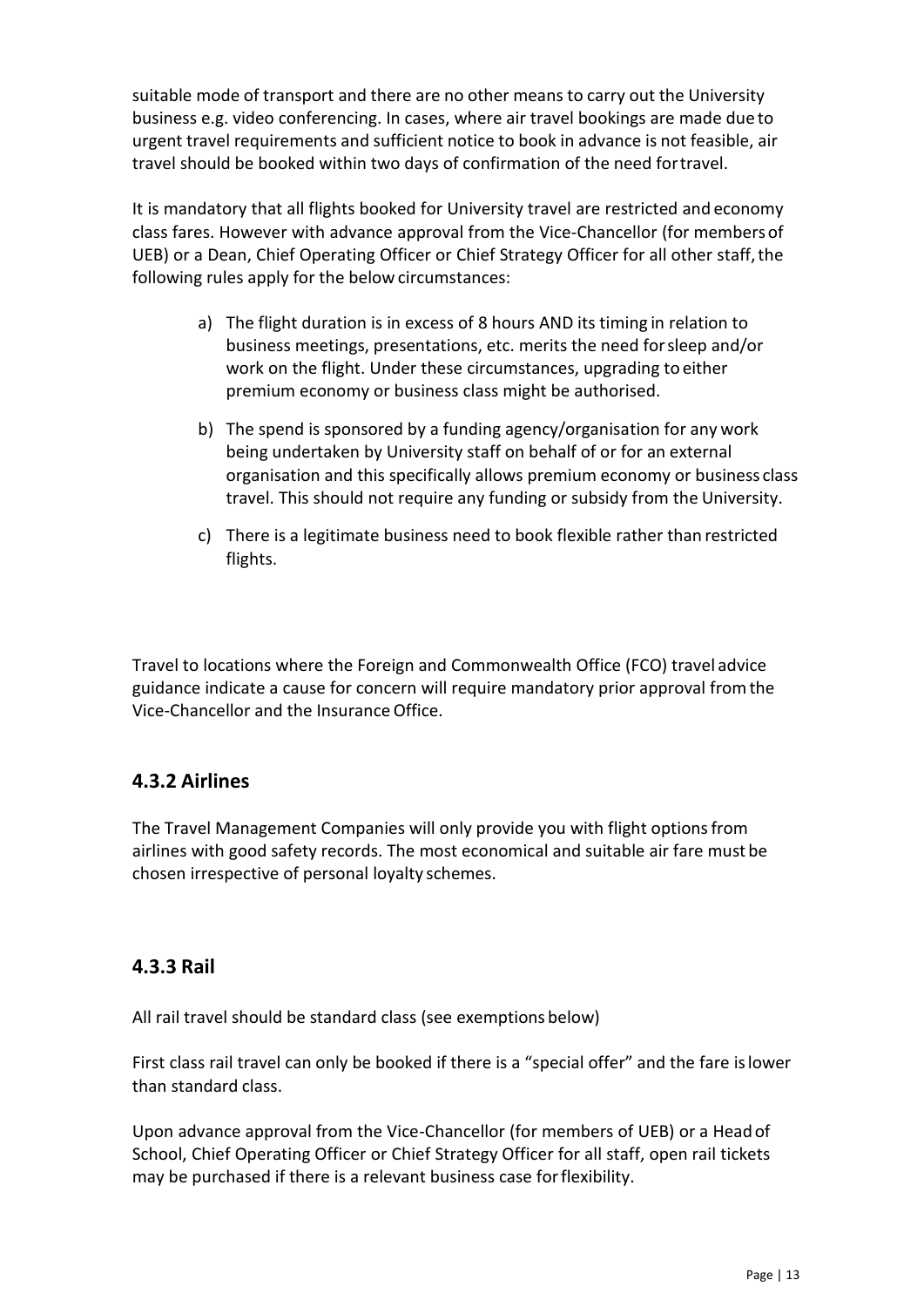An exception to these advanced booking requirements is commuter fares, where there is no price difference between tickets booked on the day of travel or those booked in advance (e.g. peak Reading to London).

All people spending University funds have a responsibility to obtain the best valuefor money. Oyster cards may only be purchased for travel on the London Underground where it is the best value; however a Day Travel card may be more cost effective and includes all journeys covered by Transport for London (TfL). Oyster cards funded bythe University may only be used for travel on University business and credits held on such cards must be kept to a minimum.

Where a rail travel card is available that enables reduced fare tickets, that travel card may only be purchased with University funds if the savings to the University will exceed the cost of the travel card. A rail travel card purchased in the above scenario requires approval from Vice-Chancellor (for members of UEB) or a Head of School, Chief Operating Officer or Chief StrategyOfficer.

It is the responsibility of the authoriser of the expenditure to only approve funding strictly on this basis. Any tax liability and associated fines and interest resulting from non-compliance with this rule will be met by the department concerned fromwithin their existing budget.

# **4.3.4 Travel by Hire Car**

Car rentals must only be used if this is the best value for money transport methodfor the business journey. Normally it will be better value for money to use a hire carwhere the mileage is in excess of 70 miles.

All car hire should be booked through the University's contracted car hire company. All overseas car hire should be booked through the University's contracted travel management company(s)

All vehicles hired must be at or below Group D category (Ford Focus or equivalent)or the lowest cost option available.

If vehicle hire is required for a short duration e.g. an hour, the University has two Hertz 24/7 vehicles which can be hired through the Clean and Green Website at [www.reading.ac.uk/cleanandgreen/whatcanyoudo/TravelandTransport/cag2](http://www.reading.ac.uk/cleanandgreen/whatcanyoudo/TravelandTransport/cag2-whatcanyoudo-travelandtransport-carclub.aspx) [whatcanyoudo-travelandtransport-carclub.aspx](http://www.reading.ac.uk/cleanandgreen/whatcanyoudo/TravelandTransport/cag2-whatcanyoudo-travelandtransport-carclub.aspx)

Note that in the event that a hire car is damaged by a person on University business, the financial impact must be dealt with through the insurance office and not submitted on a personal expense claim.

# **4.3.5 Travel using a personal vehicle**

In the event that a person uses their own personal vehicle for a University business trip, the University will reimburse mileage costs. The rate to be applied depends onwhether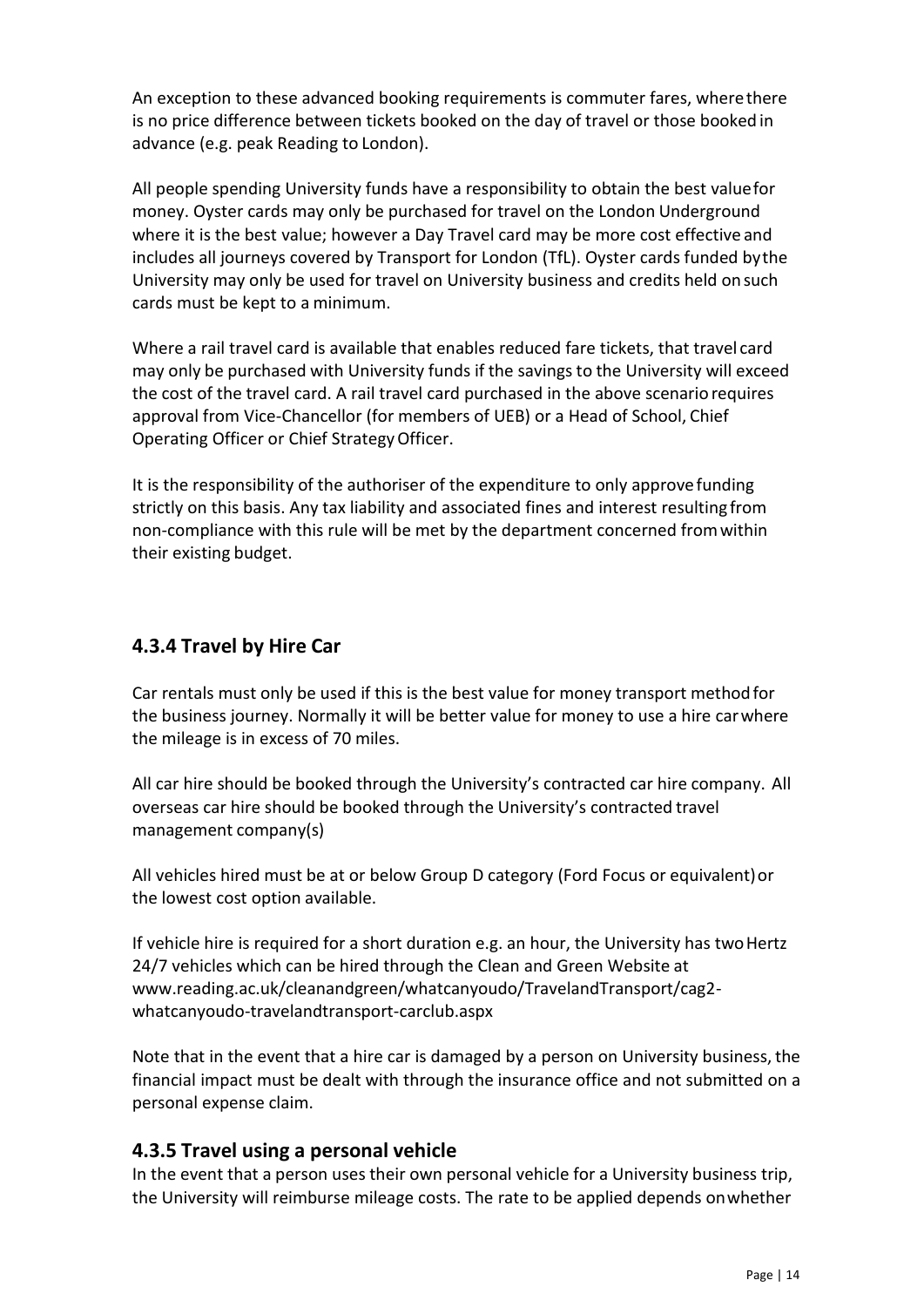the vehicle is personally owned or leased as a company car through the University's salary exchange scheme, and it also depends on the miles travelled. Aside fromthe mileage rate, no personal vehicle related costs will be funded by the University.

The detailed mileage rates can be found on the website at <http://www.reading.ac.uk/internal/finance/fcs-expenseclaimsform-open.aspx>

It is the driver's responsibility to ensure that they have a valid driving licence, the vehicle has a valid MOT certificate as appropriate and it is properly insured for appropriate business use, including if applicable for passengers and business equipment. In approving the claim, it is the authoriser's responsibility to check the legality of all of these items.

## **4.3.6 Travel between campuses**

The University operates in a number of locations. In the UK, there are two within Reading and one in Henley. In addition there are University farms and other premises in the area. It is sometimes necessary for travel between these sites for business purposes, using either public transport or a personal vehicle.

If travelling by public transport, the cost of the ticket may be reclaimed. If travelling in your own vehicle, the University reimburses at a fixed number of miles for each defined inter-campus trip.

No travel from your University campus to your home or vice-versa is valid for a mileage claim.

The allocated number of miles for each defined trip can be found on the web at <http://www.reading.ac.uk/internal/finance/fcs-expenseclaimsform-open.aspx>

Note that if your role for the University requires you to have more than one Normal Place of Work (for example you are based at more than one campus) travel between those sites is not reimbursable.

Note that the University does not make any reimbursements for intra-campus travel, e.g. travelling between the Whiteknights side and Earley Gate side of the Whiteknights campus.

#### **4.3.7 Taxis**

Routine journeys between UoR Whiteknights or London Road campuses and the Reading centre or station should be made by public transport rather than car ortaxi, unless the lateness of the return will cause safety issues.

Taxis should only be requested through the University's appointed firms when there is no suitable public transport option or if it not appropriate due to the nature or time of the journey.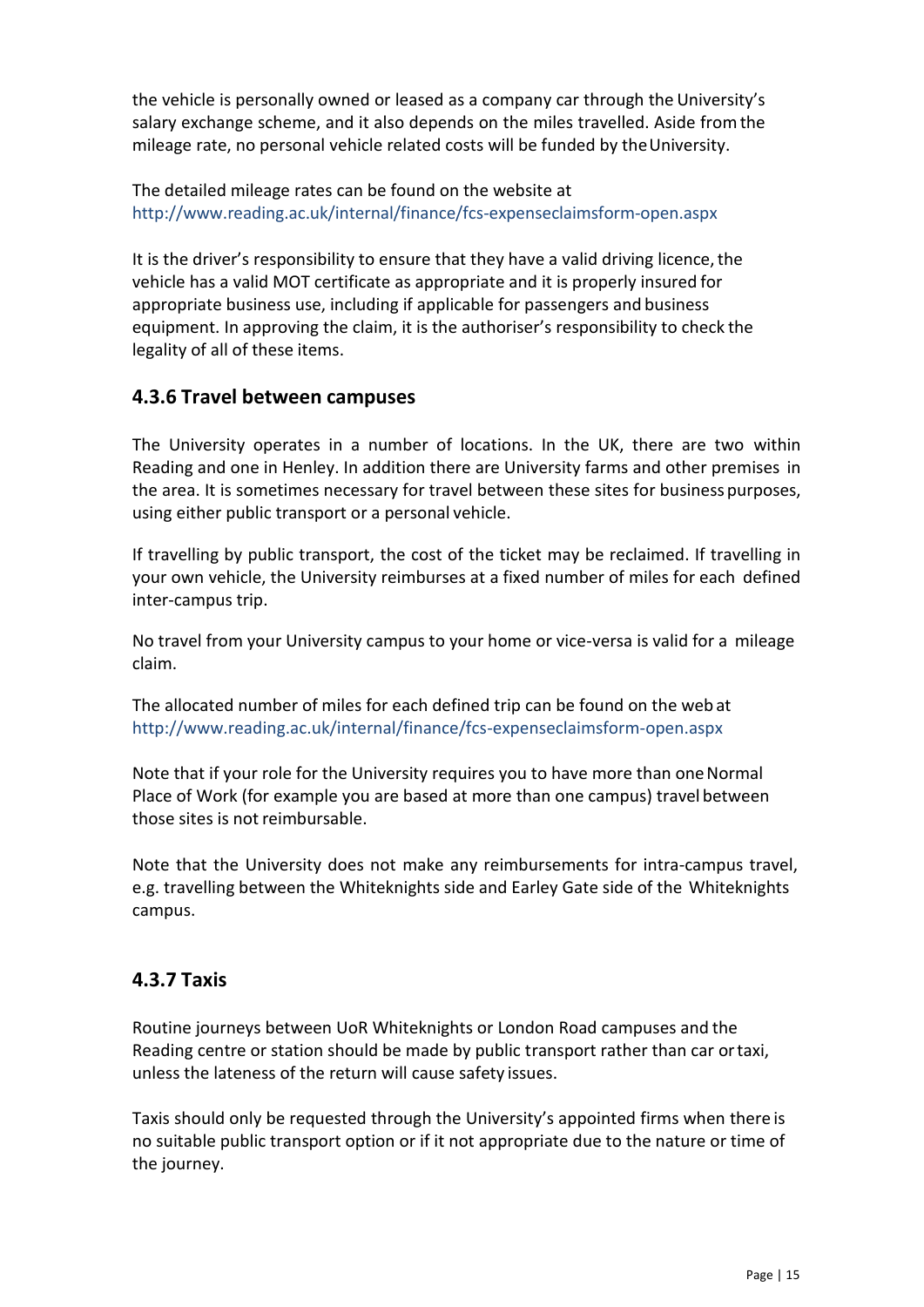## <span id="page-15-0"></span>**4.4 Business travel between UoR campuses**

Due to difficulty in use of public transport when travelling to and from UoR Greenlands campus, this journey may be undertaken by other means.

If travelling by public transport, the cost of the ticket may bereclaimed.

# <span id="page-15-1"></span>**4.5 Pool vehicles**

Pool cars and vans are not allocated to any one employee. You must comply at all times with the following conditions in respect of pool cars and vans (ALL of the conditions must be met):

- Pool cars and vans must be available to and actually used by more than one employee and must not ordinarily be used by one employee to the exclusion of other employees.
- Pool cars and vans must be used for business journeys only. Any private use (including home to work journeys after late working) must be merely incidental to its business use.
- Pool cars and vans must be kept overnight at the University's business premises. On occasions it may be necessary for you to keep the pool car or van overnight at your home, for example, where you will start a business journey very early the next day. On these occasions you must obtain permission in advance from the authorising officer.
- A log of all mileage must be maintained and be available for inspection.

#### <span id="page-15-2"></span>**4.6 Accommodation**

All accommodation bookings must be made as far in advance as possible (no later than 21 days prior to departure) through the online portal of the contracted Travel Management Companies. In cases, where accommodation bookings are made due to urgent travel requirements and sufficient notice to book in advance is not feasible, accommodation should be booked within two days of confirmation of the need for accommodation.

Price per night limits for accommodation (including breakfast) apply to thefollowing regions:

- a. London (within the M25) Up to a maximum of £200 per night
- b. Rest of U.K Up to a maximum of £110 per night
- c. New York up to a maximum of £180 per night
- d. Dubai up to a maximum of £160 per night
- e. Rest of the World normally up to a maximum of £150 per night

When suitable accommodation is not available within the above limits, the Travel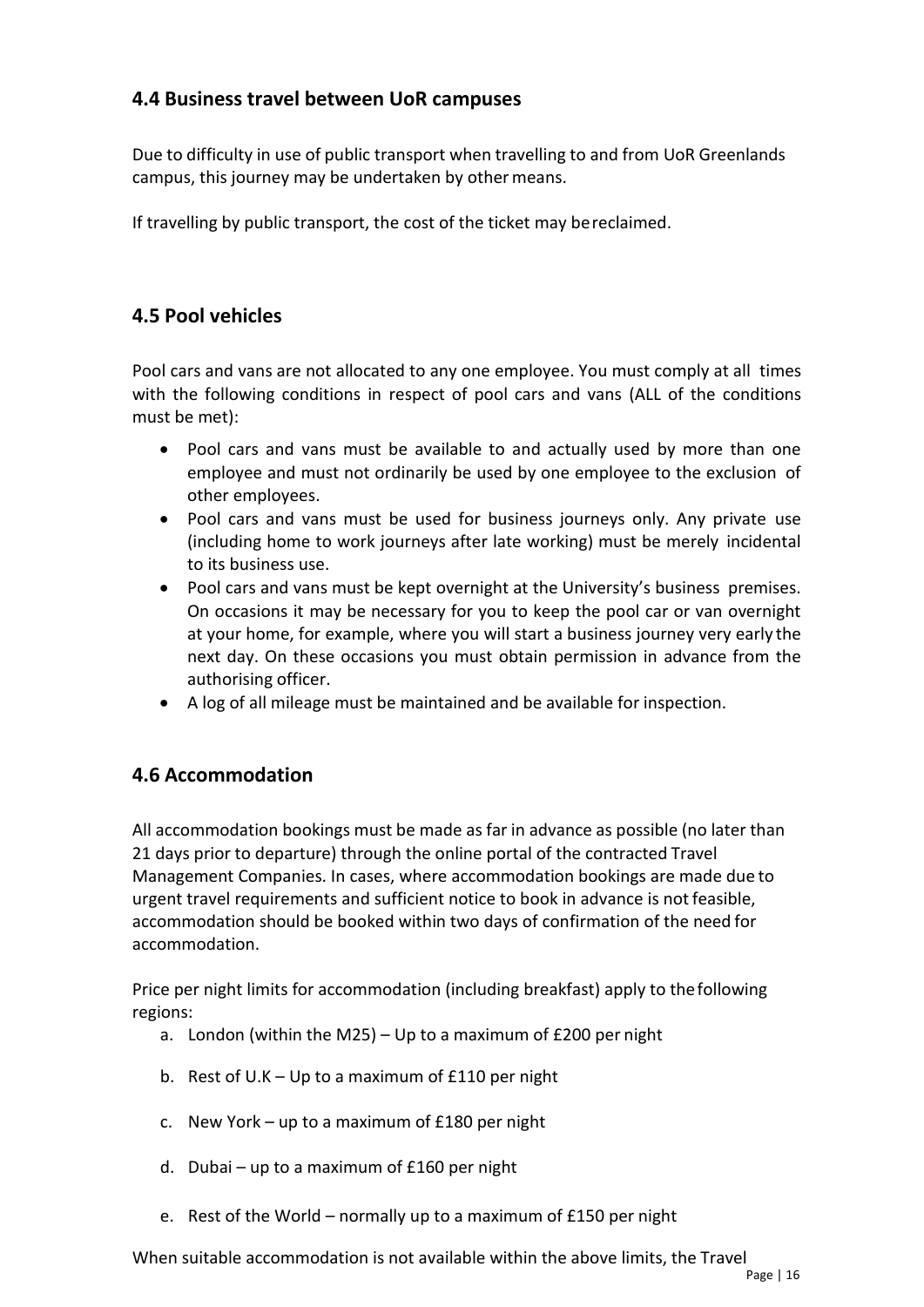Management Companies will find the most suitable alternative within a 5 mile radius. Similarly, the Travel Management Companies will be able to provide guidance on the expected price per night in international destinations and this cost should be as closeas possible to the international limit.

When a conference includes accommodation at a specific hotel which is within theprice per night limits this is a permissible exception to booking through a contracted Travel Management Company.

If a person on University business is required to stay away overnight and chooses to stay somewhere other than a hotel or equivalent (e.g. with friends or colleagues), the University will not reimburse any notional accommodation costs.

# <span id="page-16-0"></span>**4.7 Subsistence**

As a general rule the University does not operate a per diem subsistence policy. Schools and Services must not attempt to operate a local per diem policy as thesewill not be paid by the University. Subsistence must be based on actual expenditure and supported by appropriate receipts. Also note that the hospitality and business entertaining regulations apply to all catering expenditure.

Although the University does not prohibit the purchase of alcohol within subsistence payments, it will only be considered for University funding when purchased with a meal, at a reasonable cost (house wine or equivalent) and not in excessive quantities (up to half a bottle of wine per person or equivalent). University funds will not be used topay bar bills.

Any additional items beyond the limits set out below will be considered out of policy unless there is a clear business case that is approved by the Vice-Chancellor(for members of UEB) or a Head of School, Chief Operating Officer or Chief StrategyOfficer for all staff.

# **4.7.1 Subsistence - day travel**

For day business trips lasting less than 10 hours no food or other subsistence can be claimed.

For business trips lasting more than 10 hours, a subsistence claim for up to amaximum of £10 for food can be claimed on production of valid receipts.

# **4.7.2 Subsistence - overnight travel**

Subsistence may be claimed up to the following limit on production of validreceipts: Maximum £45 per day

Overseas subsistence claims may be claimed up to the following limit on production of valid receipts:

Maximum £45 per day.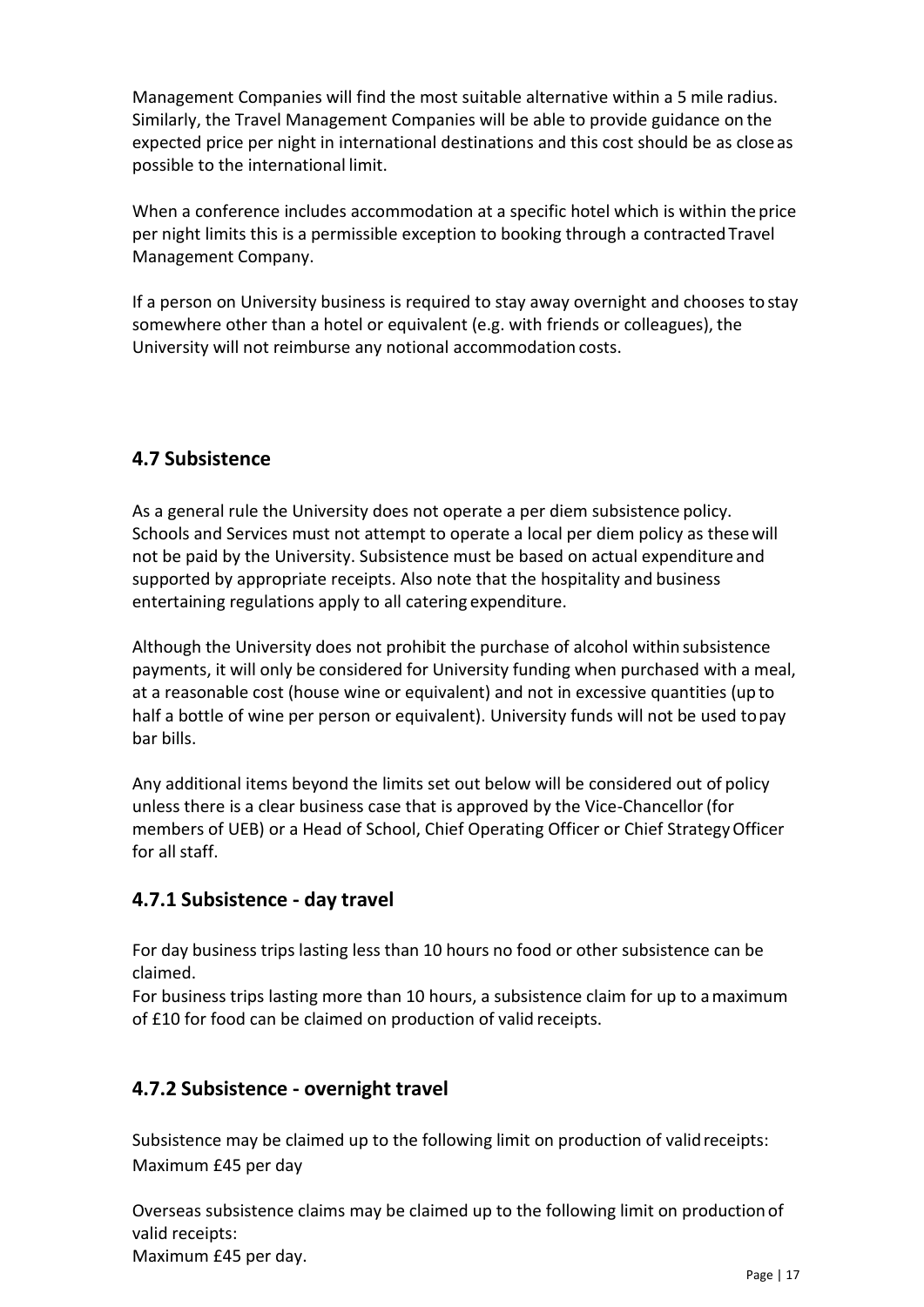## <span id="page-17-0"></span>**4.8 Travel Insurance**

Please note that if you are travelling internationally on University business you will, other than in exceptional circumstances, be covered by the University's travel insurance policy; the University will not pay for privately arranged travel insurance.

You must notify the Insurance Office in advance of any international travel arrangements. You must ensure that you have clarified with the Insurance Officerthe scope and extent of the Insurance cover, including any excess payments that would apply and the extent of cover of any personal items. Further information about howto inform the Insurance Officer and what the level of cover is can be found on the Insurance website. [www.reading.ac.uk/insurance](http://www.reading.ac.uk/insurance)

In the event that the business trip is broadened (for example, you pay personally for family members to also make the trip, or a circuitous route is arranged for personal reasons) ensure that you have made the Insurance Officer aware of the details and clarified the insurance position. You must also contact the Financial Tax Accountant to clarify the position on any tax liability.

All travellers must complete the online risk management form for staff and anystudents travelling on University business must complete the online risk management form for students:

<http://www.reading.ac.uk/internal/finance/Insurance/fcs-ins-business.aspx>

#### <span id="page-17-1"></span>**4.9 VISAs for business journeys to others countries**

Visas for specific business trips can be arranged through the TravelManagement Companies for business travel purposes only.

#### <span id="page-17-2"></span>**4.10 Fines and Penalties**

The University will not reimburse or meet the cost of any fines. This includes inter alia parking, speeding, bus lane, congestion charge fines and libraryfines.

#### <span id="page-17-3"></span>**4.11 Congestion Charge and Road tolls**

Where congestion charges or road tolls are incurred in the course of business travel in connection with the University, the cost of the congestion charge or toll will be reimbursed, provided a suitable receipt is submitted with the claim. Note that, in line with paragraph 4.10, any fines for non-payment of the charge are a personal cost and will not be reimbursed.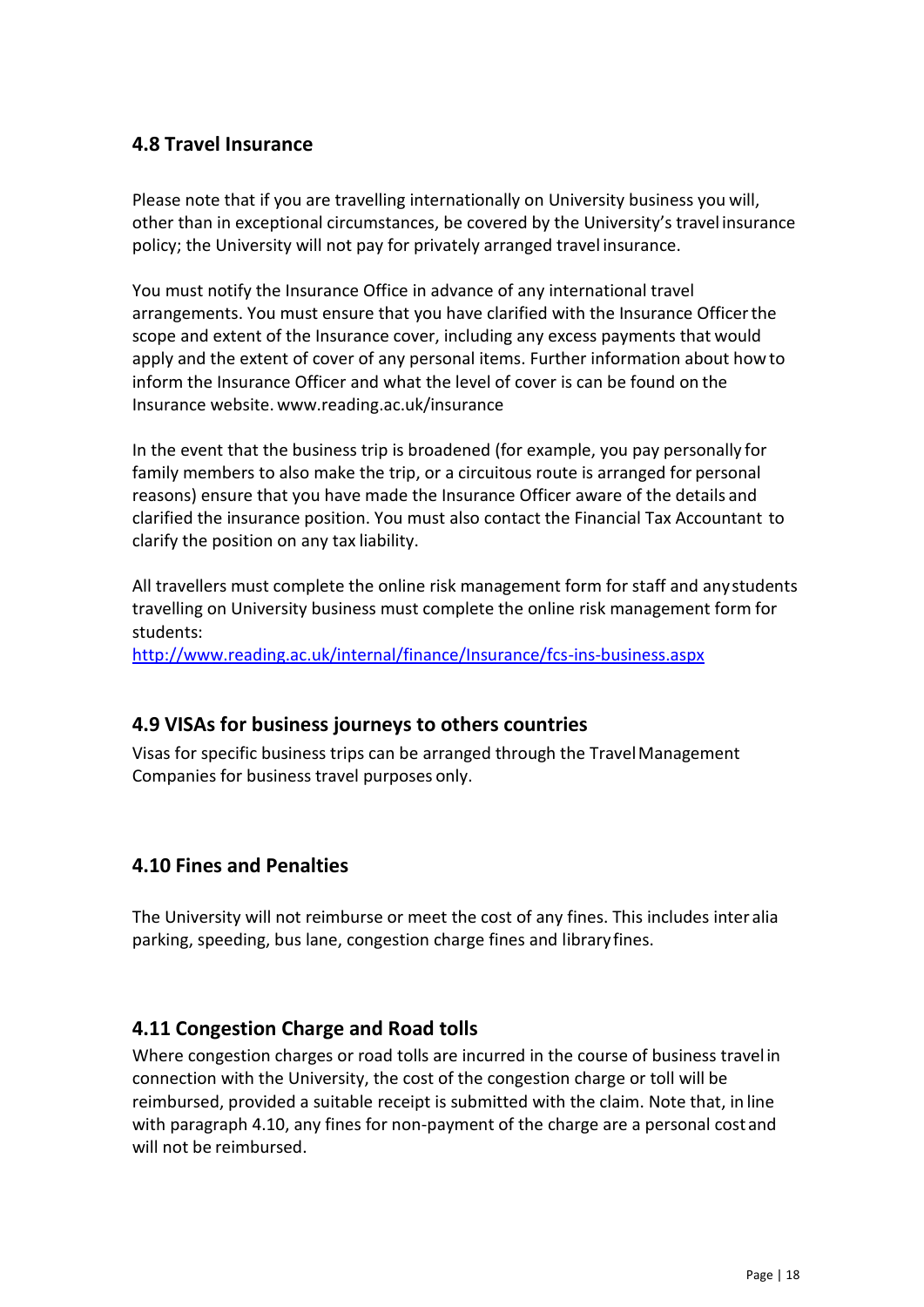# <span id="page-18-0"></span>**4.12 Duty of Care**

All University business travellers should review the University's Health and Safety overseas traveller safety guidance document. [http://www.reading.ac.uk/internal/health-and-safety/resources/hs-resources](http://www.reading.ac.uk/internal/health-and-safety/resources/hs-resources-guidance.aspx)[guidance.aspx](http://www.reading.ac.uk/internal/health-and-safety/resources/hs-resources-guidance.aspx)

The Travel Management Companies provide emergency 24/7 travellertracking, emergency contact assistance and travel security alerts.

# <span id="page-18-1"></span>**4.13 International mobile phone calls on University phones**

Please see the University's mobile phone policy. Staff should check that they are on the correct tariff or that the most appropriate roaming tariff is added to their mobile phone before travel, to avoid unexpectedly large bills being incurred whilst abroad.

# <span id="page-18-2"></span>**5 Subscriptions to Professional Associations**

Where a member of staff is required to be a member of a professional organisation in order to fulfil their duties as required for their employment at the University, theymay in some circumstances apply to have those feesreimbursed.

In order to minimise the risk of a tax liability, the individual should discuss the possibility of corporate membership with their line manager as the preferred option.

The cost of a personal subscription should be charged to the individual's Staff Development Account (SDA) where applicable. In other cases, it will be for the relevant budget holder to decide what subscriptions can appropriately be paid. Criteria for decisions should include maintenance and development of primary services, limitations of the current budget, and normal expectations for the group of professionals concerned, e.g. recruitment and retention issues.

If a budget holder takes the decision to approve University funds for payment of a subscription which incurs a tax charge, the tax charge will be met by the Universityon behalf of the individual and the cost will be charged to the same project code asthe subscription.

In the UK, the tax authority publishes a list of approved professional bodies and their subscriptions are not subject to tax provided that membership is essential to yourrole at the University.

# <span id="page-18-3"></span>**6 Uniforms and work-wear**

Where a specific operational need exists, the University will issue uniforms andworkwear. This may be due to health and safety needs or if you will have a direct contact with the public and need to present a suitable image.

All uniforms must be clearly marked with a non-removable University logo and mustnot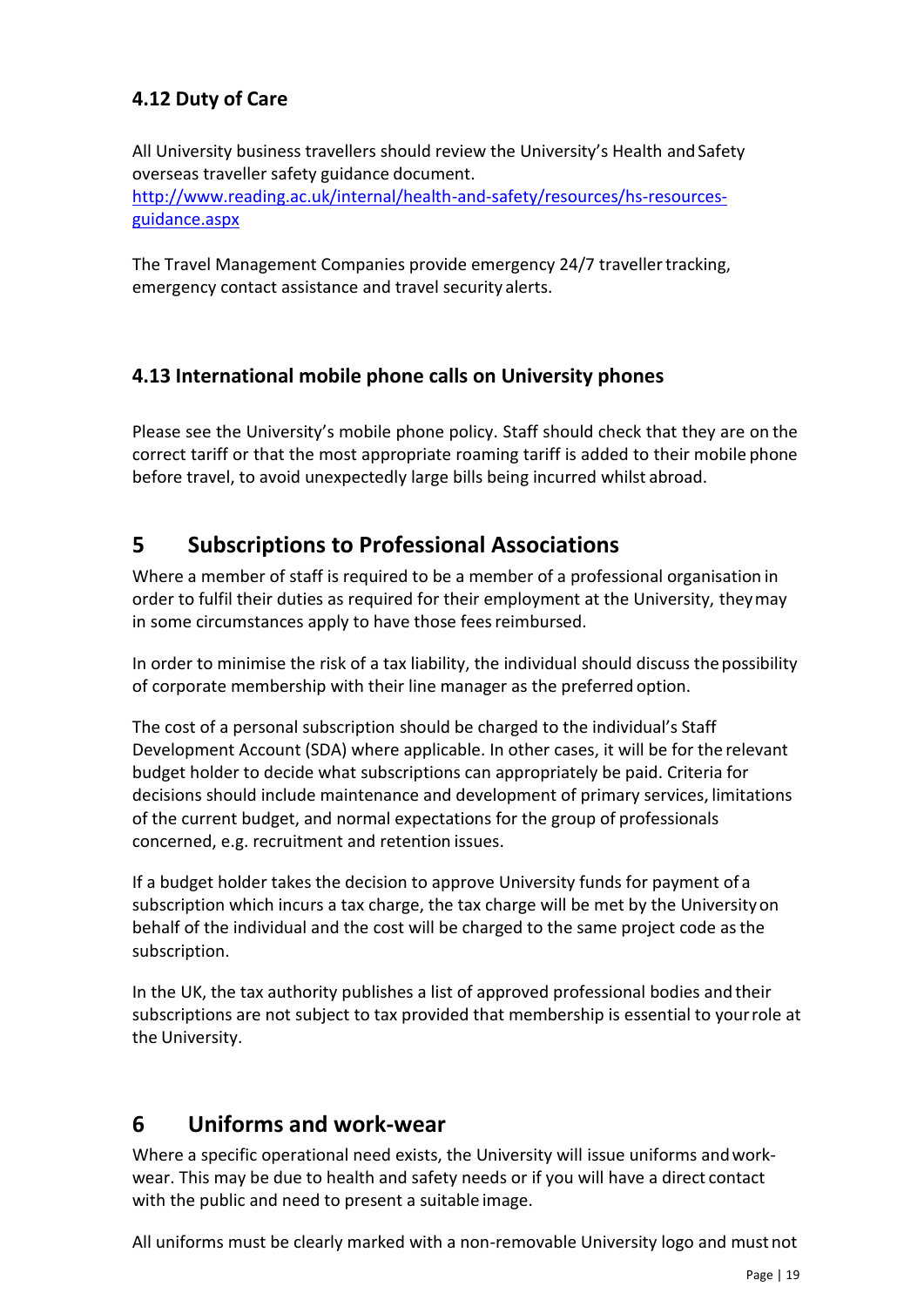be worn for any non-University activities.

# <span id="page-19-0"></span>**7 E-books and other electronic literature**

Where electronic books and similar are purchased using University funds, those items are the property of the University and must be available for the University to use. Inthe situation where the e-literature is downloaded to hardware, the hardware must be either the property of, or readily accessible to, the University.

# <span id="page-19-1"></span>**8 Home-working and use of Telephones**

#### <span id="page-19-2"></span>**8.1 Home-working**

In general, the University makes no contribution to indirect costs (e.g. heatingand lighting) incurred when you work at home. The only exception is telephonecosts.

#### <span id="page-19-3"></span>**8.2 Home telephones**

Where you are required by the University as part of your employment duties to make business calls using your home telephone, you are entitled to claim reimbursement of such calls. You must keep adequate details of business calls to allow the University to check on the accuracy of claims made, and attach the original, itemised telephone bill to your expense claim form. The University will not reimburse the cost of any private calls. The University will not normally reimburse any part of rental of a home telephone.

You may only reclaim the cost of a telephone line where a second line is installed and it can be demonstrated that it is used solely for business purposes. You must obtain the approval of your Head of School or Service or equivalent before such a telephone line is installed.

Home subscription to an ISP will not normally be reimbursed. It is not possible to verify that it is used solely for business purposes.

#### <span id="page-19-4"></span>**8.3 Mobile phones**

#### 8.3.1 Provided by the University

The University will provide you with a mobile phone if a specific business need arises. The provision of a mobile phone will be in accordance with Procurement Policy rules, will be from an approved supplier and will be of a standard specification.

When a member of staff is provided with a mobile phone they will be asked to opt forwhether they want to use it for personal calls. For those who do not wish to use their phonesfor personal calls, their use of the phone will be monitored and spot checks will be carried outby Internal Audit in consultation with authorisers to verify that no personal calls are made. Ifthey are, then the arrangements set out below will come into operation.

For those staff who opt for personal call usage they will be asked to agree that a sumequivalent to 15% of the monthly cost of providing their mobile phone is deducted from payroll and reimbursed to the University. If and when an individual's monthly cost changes, e.g. because they have asked for a different tariff, the monthly deduction from payroll will beamended.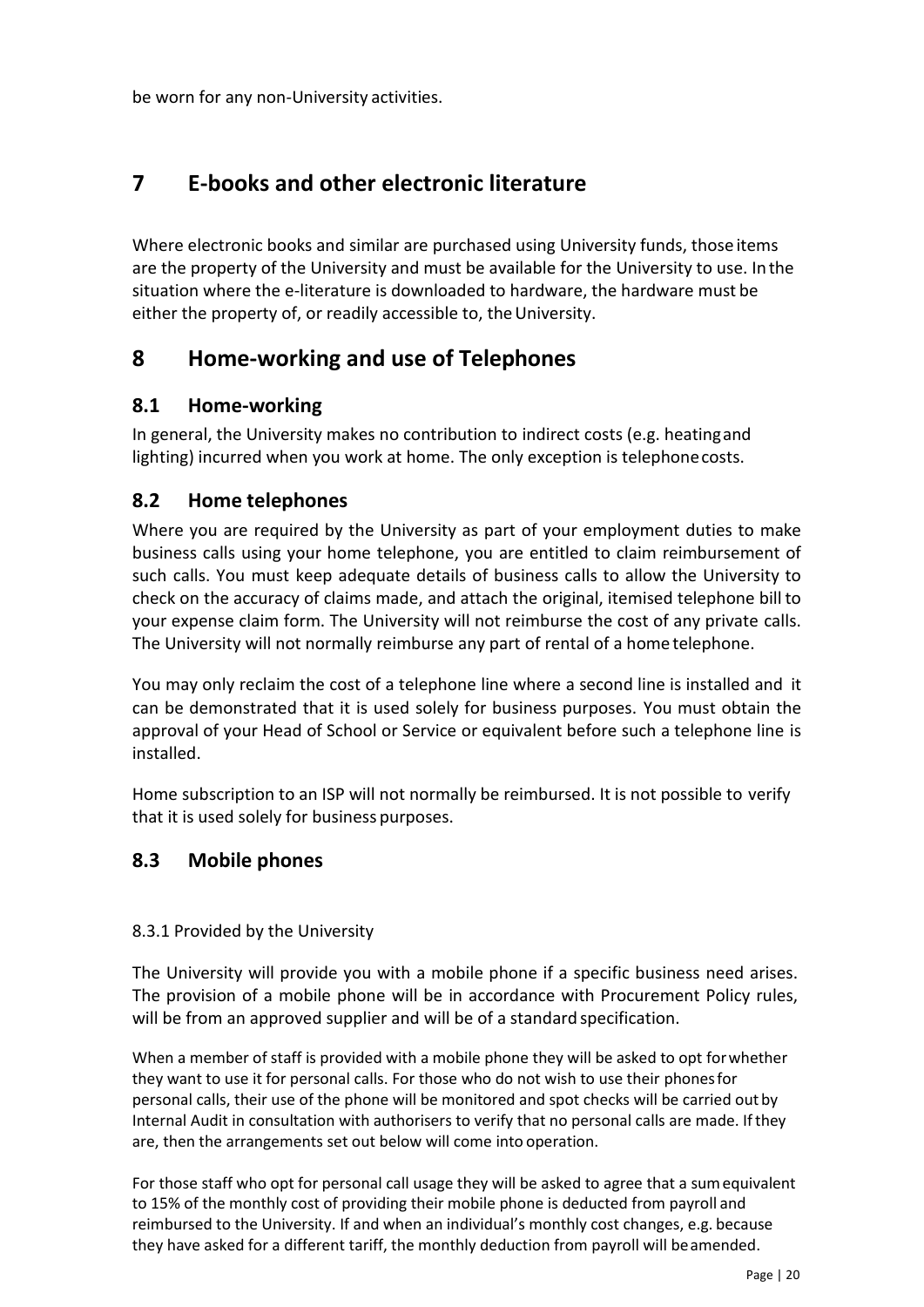#### 8.3.2 Personal mobile phones

If you use a personal mobile phone for business related calls you are entitled toclaim reimbursement, provided that the following requirements aremet.

- You must keep adequate details of business calls and provide original itemised phone bills to allow the University to confirm the accuracy of claims made.
- You are not entitled to claim for any or all of the monthly rental cost of your personal mobile phone **even when this includes inclusive minutes.**
- If business calls made are included within your normal line rental tariff, i.e. are made using inclusive minutes, then no reimbursement will be made asno additional cost has been incurred.
- If in addition to your normal tariff you are charged for call costs, then only the call costs relating to business phone calls will be reimbursed as per youritemised bill.

## <span id="page-20-0"></span>**8.4 Personal Use of the University's telephone system**

Reasonable personal use of the University's fixed line telephone system is acceptable; for example you may telephone home to warn of delays at work, and make any necessary changes to planned arrangements caused by such a delay.

IT Services regularly report details of call costs to budget-holders.

The cost of all personal non-UK calls must be reimbursed to the University.

# <span id="page-20-1"></span>**9 Relocation expenses**

#### <span id="page-20-2"></span>**9.1 General**

The Policy relating to the awarding and approval of relocation expenses is managed by Human Resources and can be found on the Human Resources website and in the relevant staff rules. Normally only the costs of the removal of furniture and effects are reimbursed.

Where relocation expenses have been approved by Human Resources, the amount of qualifying eligible expenses which may be reimbursed without being subject to UK tax or NIC is £8,000.

Relocation expenses may apply where you are required to move because your former residence is no longer within a reasonable daily travelling distance of your new normal place of work as a result of:

- Your becoming employed by the University.
- A change in the duties of your employment.
- A change in your normal place of work.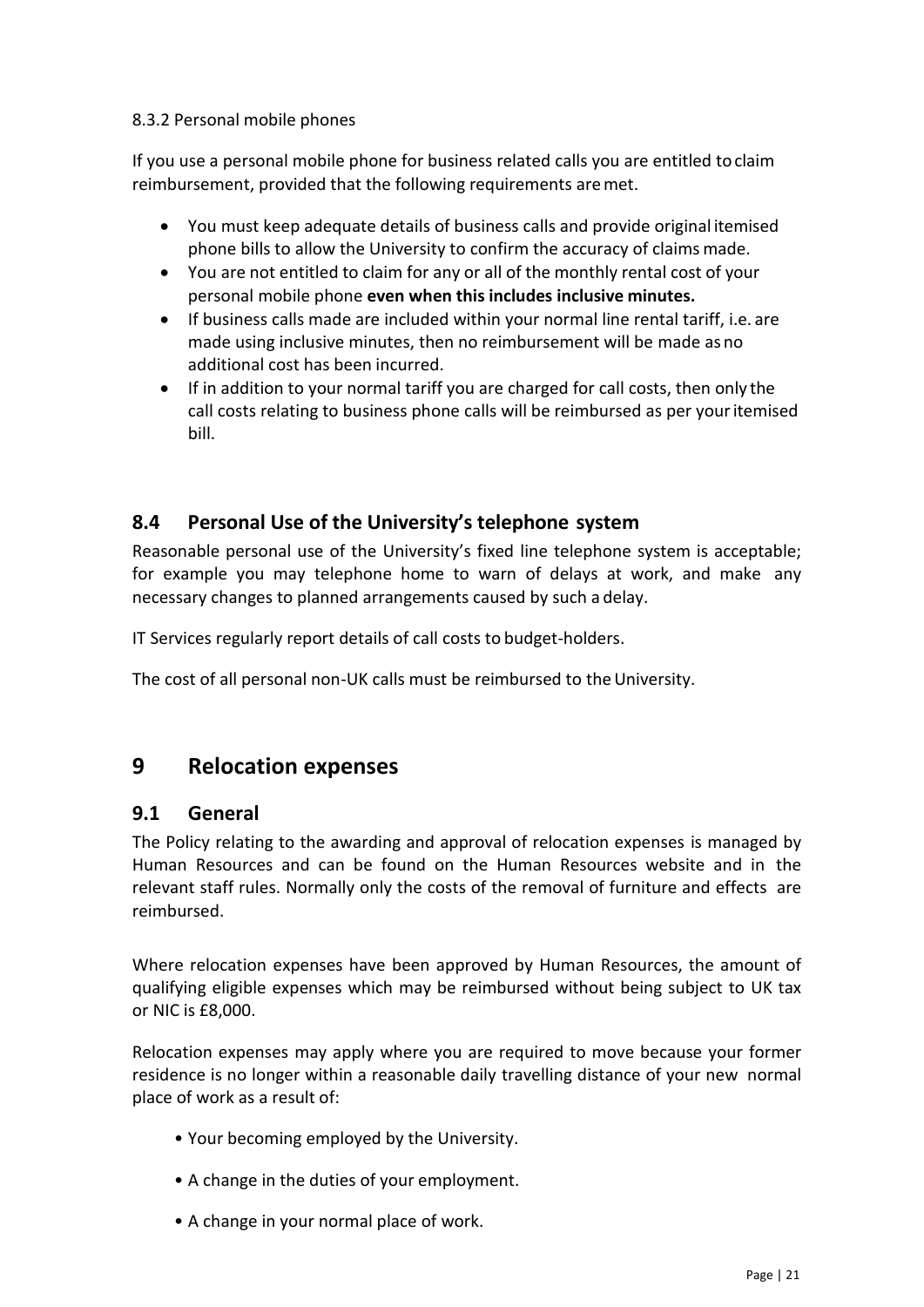The University will only bear the expenses incurred by you, or provide benefits, during the tax year in which the relocation takes place or the following tax year.

For senior appointments relocation packages are negotiated on a case-by-case basis, and the range of expenses which may be reimbursed is broader. Eligible expenses and benefits include:

- Selling the old home, for example legal and estate agent services.
- Buying the new home, for example legal fees and stamp duty.
- Removal of furniture and effects.
- Assistance with travel and subsistence costs incurred in connection with themove, for example journeys undertaken to find a new home at the new location and the provision of temporary accommodation to the new location before a permanent move.
- Provision of replacement goods, services and facilities, for example the replacement of carpets and curtains which are not suitable for removal to the new home.
- Bridging loans.
- Services of relocation management (or similar) companies.

# <span id="page-21-0"></span>**10 Healthcare**

#### <span id="page-21-1"></span>**10.1 Eye tests and spectacles for Display Screen Equipment ('DSE') users**

• Eye tests

Eye examinations are available to all employees who are classified as 'a DSE user'. The University has ruled that anyone who uses DSE for more than an hour a day on most days is classified as a 'user' and eligible **to reclaim the cost of a basic eye examination.**  This basic examination is to determine whether corrective spectacles are required for DSE work. The cost of a basic eye examination would not normally exceed £25.

Prior to attending the eye examination you must obtain the Eye Test form, which is available on the University Health and Safety web site. Your line manager must authorise the funding of the eye test in advance.

Note that only the cost of the basic eye test is reimbursable. Any additional tests or extensions to the test are a personal cost and not reimbursed by the University. Also not reimbursed are any charges levied by the optician for certifying the form.

Corrective spectacles

If corrective spectacles are required specifically for use with DSE the optician is required to certify that fact on the form. The certification is not just general short-sightedness; it is an eye defect specific to DSE use. If the optician certifies that the defect is DSE related, the University will contribute towards the cost of a pair of corrective spectacles for use with DSE up to a value of £55.

If spectacles are prescribed for other vision defects, the University will not contribute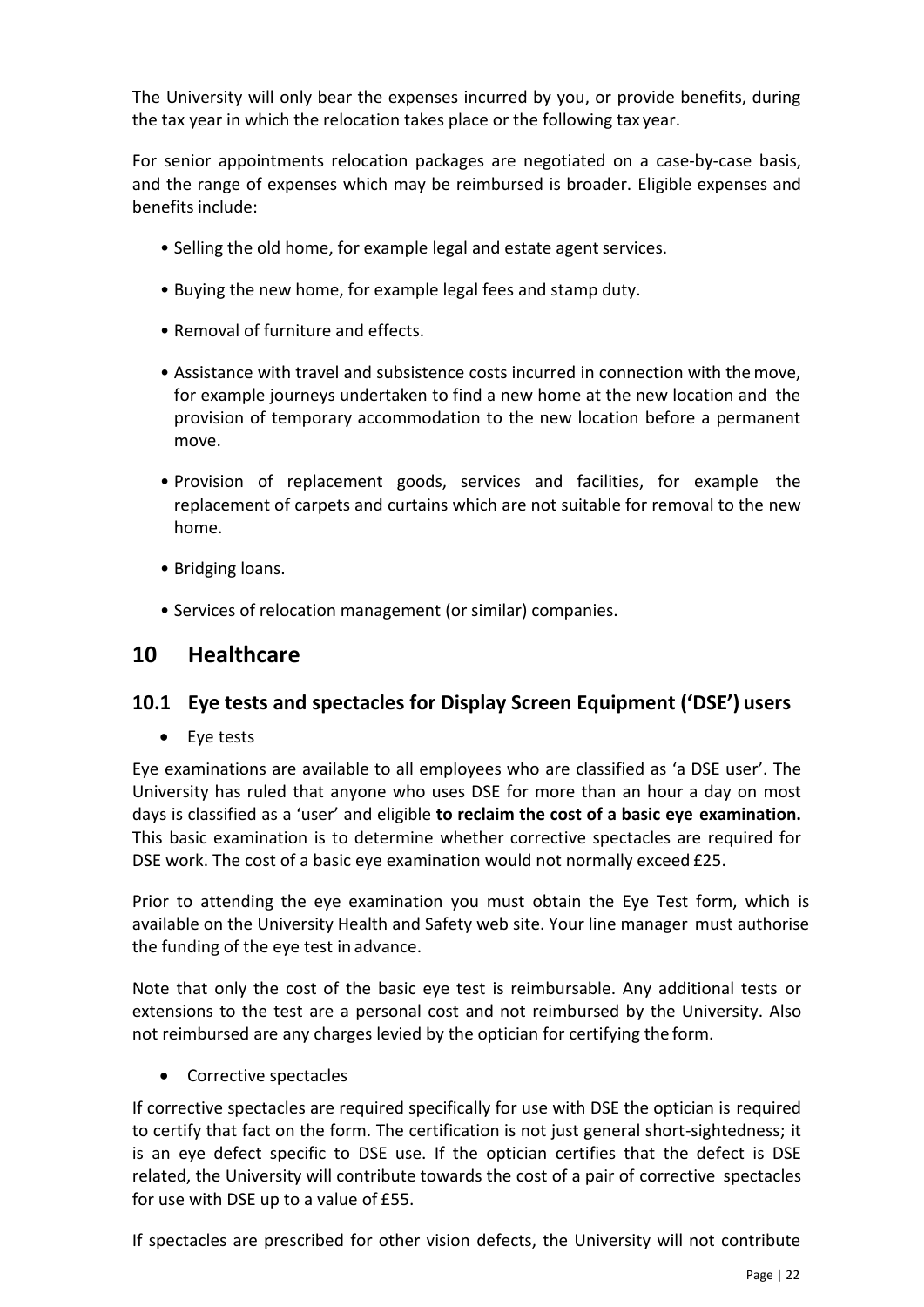towards their cost.

More details on this subject can be found on the University's Health and Safetywebsite.

### <span id="page-22-0"></span>**10.2 Medical examinations**

The University may require you to undergo routine medical health checks or medical screening ('medical examinations') on the following occasions:

- As part of pre-employment screening for employees joining the University.
- Annual medical screening for employees as notified by the University.
- Where the University requires a report on your medical health.

The University will arrange for any medical examinations and will pay the costs direct.

You should not pay the medical practitioner who provides the medical examination with a view to claiming reimbursement of your costs.

The University will be supplied directly with medical reports. You will be issued with a copy of the medical report.

The University will not pay for the costs of any treatment arising from any medical examination.

#### <span id="page-22-1"></span>**10.3 Medical insurance or treatment whilst working overseas**

The University will provide insurance for you against the cost of necessary medical treatment should you fall ill or suffer injury while on international travel in the performance of your employment duties.

In some cases this may incur a tax liability, you should always check with the Financial Tax Accountant and the Insurance Officer to clarify the administration that isrequired.

# <span id="page-22-2"></span>**11 Reimbursement of out-of-pocket expenses**

#### <span id="page-22-3"></span>**11.1 Basic principles**

Wherever possible you should avoid using personal funds by effective use of the University's ordering system or purchase card facility. If it is unavoidable that you incur out-of-pocket expenses when acting on behalf of the University, you may make a claim for reimbursement.

For members of staff, the University will make payment to the bank account details held in the HR system.

- You are eligible to apply for reimbursement of any expenses incurred **wholly**, **exclusively** and **necessarily** in the performance of your duties.
- You must not already have been reimbursed for these expenses from any source, and if that subsequently occurs you must repay the University immediately.
- In the event of any discrepancies being identified subsequent to the payment of this claim, you must repay any overpayment immediately.
- The University will not reimburse any personal expenses.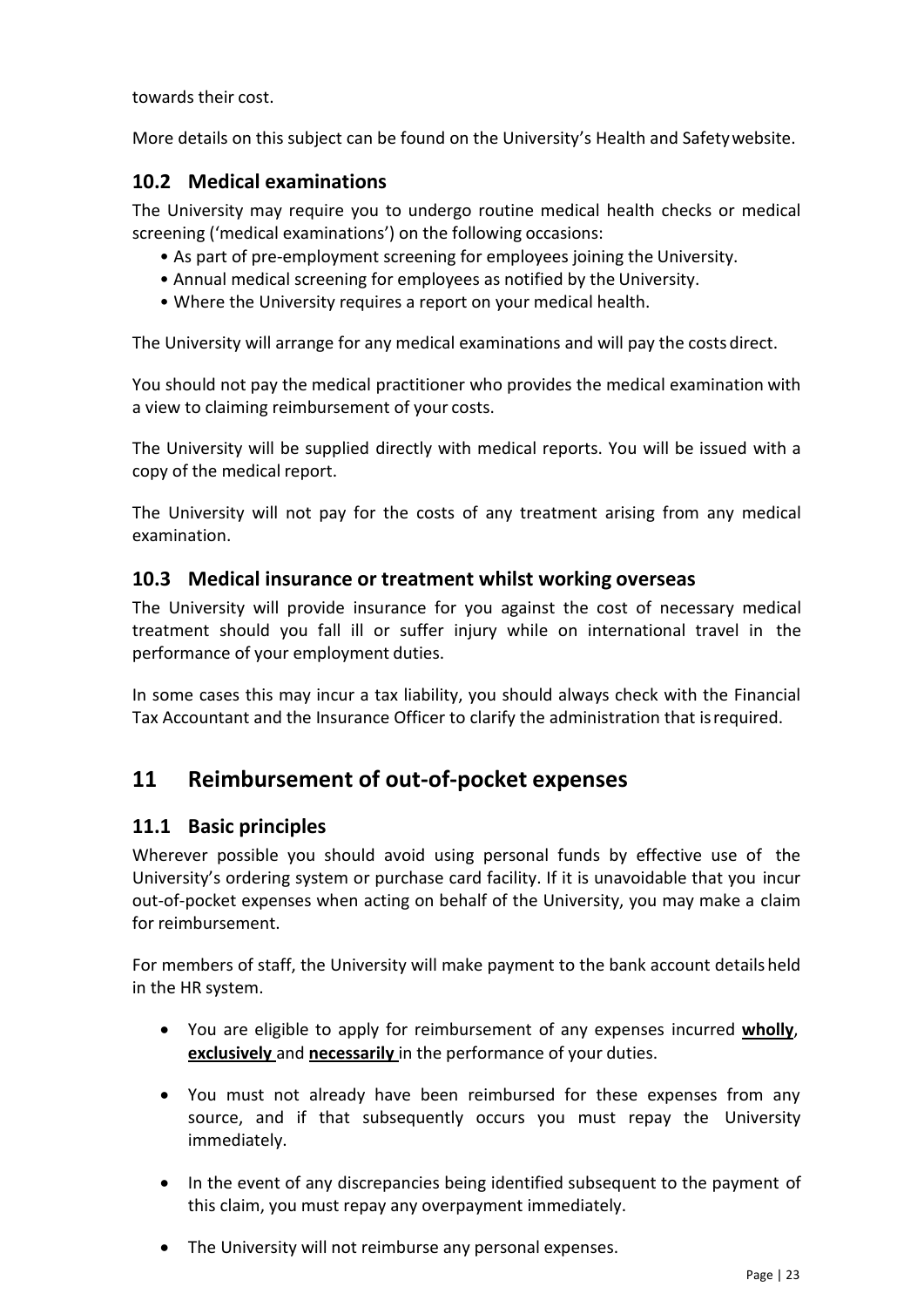- The University will not reimburse any fines, these are personal expenses.
- The University will not reimburse personal payment of supplier invoices.
- Reimbursement will only be on the basis of actual costs incurred, fully supported by original receipts from the suppliers. The University does not routinely accept credit card slips, credit card statements or photocopies of cheques as proof of purchase.
- In the case of train/tube tickets, if the original ticket has been retained by the transport provider then a receipt slip may be submitted, but this must be explained on the expense claim (or purchase card log).
- The onus is on all employees to spend the University's money wisely, appropriately and to maximum effect
- **Under no circumstances** are you permitted to submit an expense form on behalf of another person; expenses must be claimed by the person who has incurred the expenditure.
- Any attempt to submit a false expenses claim will be treated as a serious disciplinary offence.
- The University reserves the right to refuse an expense claim, or will require personal repayment of purchase card or petty cash expenditure, if the University's policies have not been followed.

#### <span id="page-23-0"></span>**11.2 Ownership**

All items purchased with University funds of any kind are and remain the property of the University. In the event that a member of staff leaves the University they must ensure that all such items remain with the University.

#### <span id="page-23-1"></span>**11.3 Expense claim procedure**

All expense claims must be using the appropriate means.

Student and visitor claims should be made through a University member of staff, using the form on the Finance website and this must always be approved by a delegated authoriser.

Staff claims are to be made on the same form.

You are responsible for ensuring that all items on your claim are correct and in accordance with all relevant University and grant regulations, including this policy. In any instance where this is not the case, you must include full details on the claimform to explain the reasons.

Authorising officers are required to ensure that there is sufficient information to check that the claim has been completed correctly, that items claimed were incurred wholly, exclusively and necessarily for business reasons and that they are an appropriate use of University funds.

Those staff processing expense claims will challenge any items that do not (or donot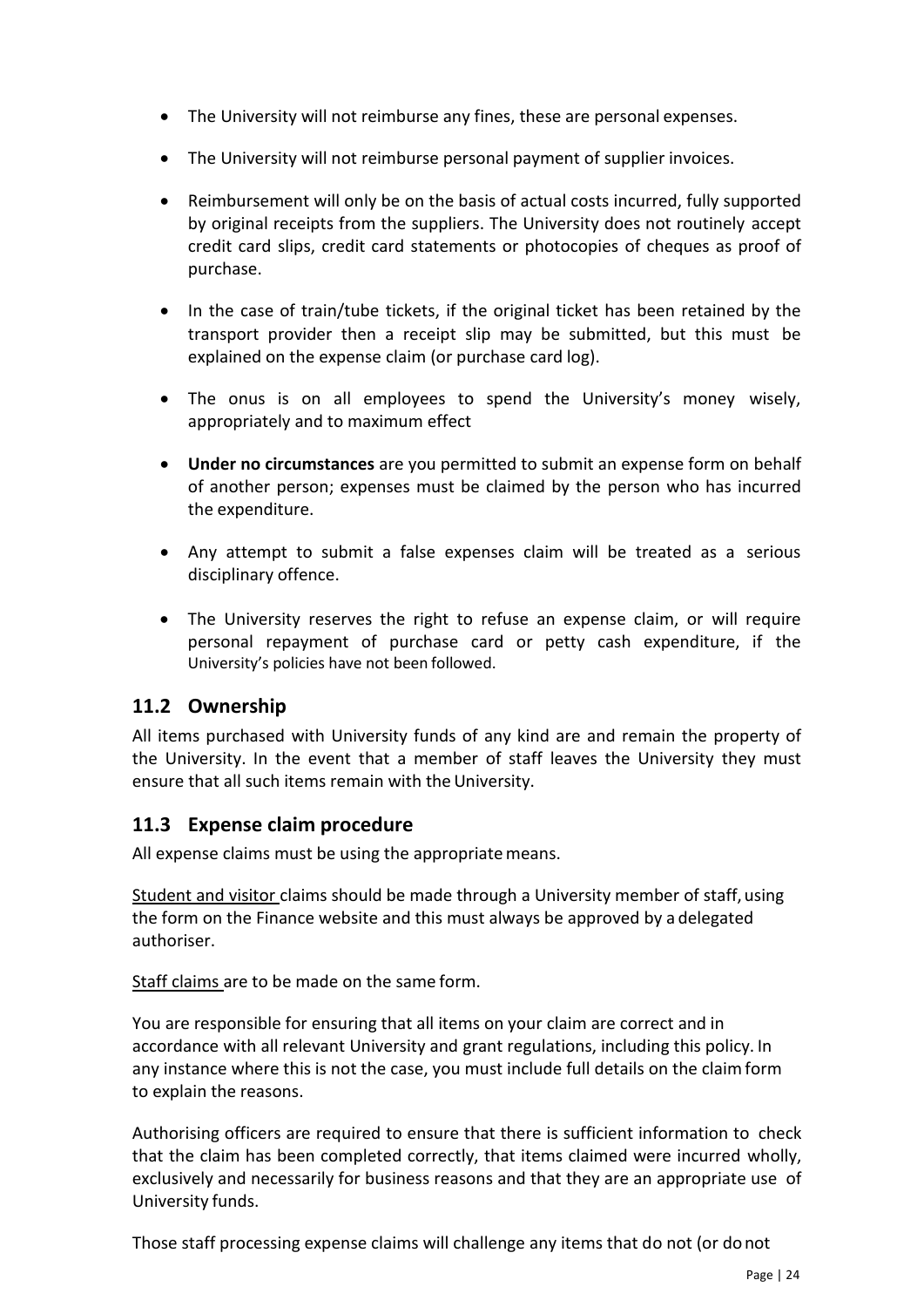have sufficient support to show that they) adhere to University policies. If this occurs, either you or the authoriser is obliged to provide clarification.

Your claim together with all supporting documentation should be submitted as promptly as possible in order that the expenditure be reflected in the University's accounts. Any claims submitted over 12 months after the transaction will be referred to the Director of Finance and Corporate Services and may not be paid.

Separate arrangements are in place for the authorisation of expense claims for the Vice-Chancellor, Deputy Vice-Chancellor, Pro-Vice-Chancellors, Deans and Heads of Service.

## <span id="page-24-0"></span>**11.4 VAT on expense claims**

Where the cost of the expense includes VAT, you must provide with your expenses claim a valid VAT invoice or receipt. This is to enable the University to reclaim the VAT, if appropriate.

Purchases from non "retailers" should always be supported by full tax invoices

Should you have any queries with regards to VAT, please contact the Financial Tax Team in the first instance at [vat@reading.ac.uk.](mailto:vat@reading.ac.uk)

## <span id="page-24-1"></span>**11.5 Expenses incurred in foreign currencies**

Where expenses are incurred in foreign currencies, the amounts should be shown in the currency in question and in the local currency equivalent. The rate of exchange to be used is the rate in force on the date of the transaction. The rate of exchange applied must be indicated on the expense form.

#### <span id="page-24-2"></span>**11.6 Advances**

On application, the University may provide you with an advance in respect of expenses that you will be incurring for the University in the course of your duties acting on behalf of the University. The minimum amount advanced at any one time will not be less than £100; the maximum amount will generally not exceed £2,000 but you may apply for a larger advance if there is a valid reason.

An advance must be cleared by submission of an appropriate expense claim form not later than three months after the date of the advance. Any unused balance of the advance must be repaid promptly.

A further advance will not normally be provided until existing advances have been fully accounted for.

The University reserves the right to recover any uncleared advances from any monies owed or payable to you.

Advances, in total or in part, which have not been accounted for and which have not been repaid to the University will generate a tax liability.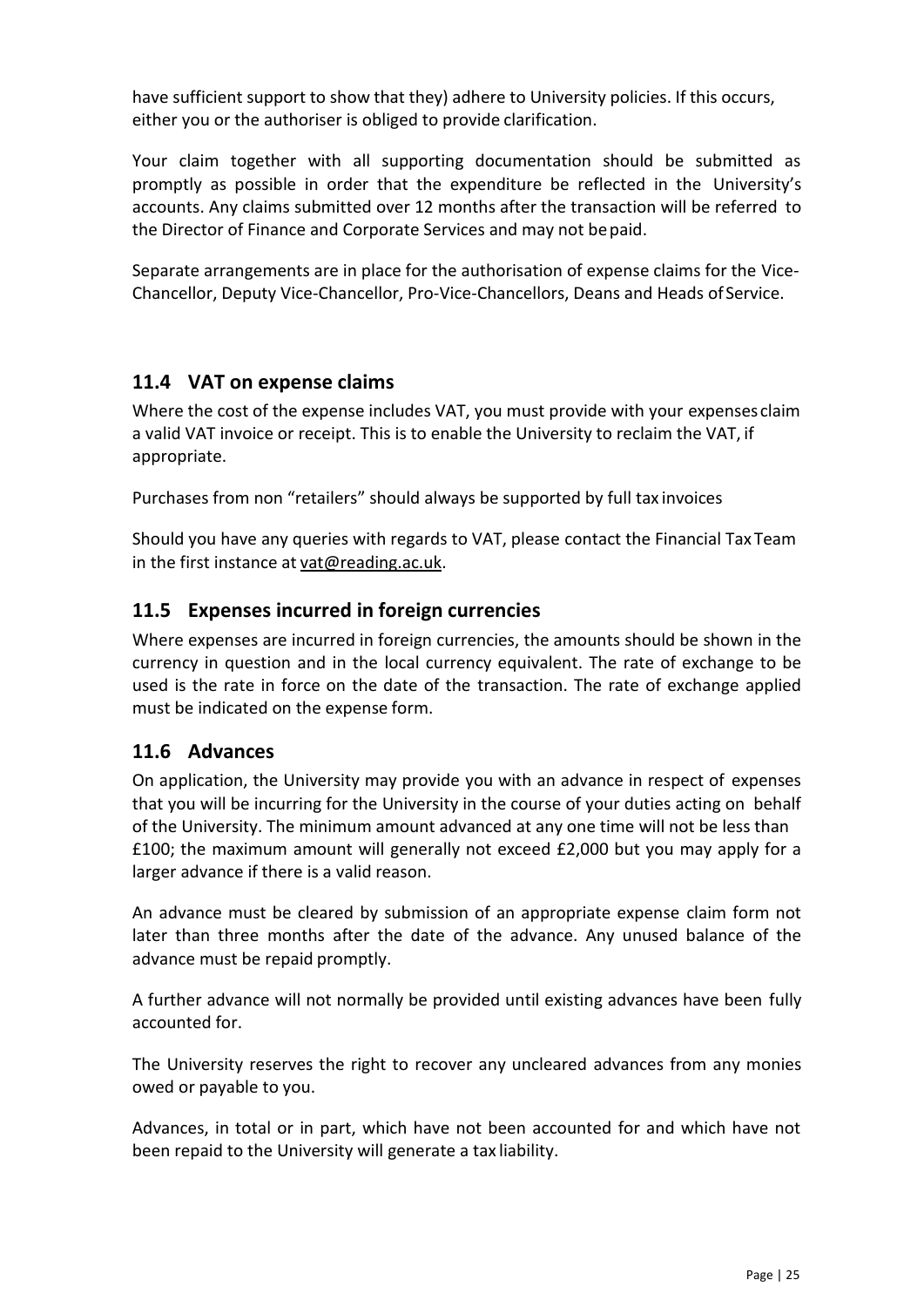# <span id="page-25-0"></span>**Appendix 1 Variations that apply in Finland(branch)**

| Section                                | <b>Notes</b>                                                                                                                                                         |                                                                                                                                                                                                                                                                                                                                                                                                                                                                                                                                                                                                                                      |  |
|----------------------------------------|----------------------------------------------------------------------------------------------------------------------------------------------------------------------|--------------------------------------------------------------------------------------------------------------------------------------------------------------------------------------------------------------------------------------------------------------------------------------------------------------------------------------------------------------------------------------------------------------------------------------------------------------------------------------------------------------------------------------------------------------------------------------------------------------------------------------|--|
| 2.1 Long Service Awards                |                                                                                                                                                                      | Awards given as vouchers or cash are a taxable<br>benefit. If an award is given in the form of a<br>gift, that is not taxable.                                                                                                                                                                                                                                                                                                                                                                                                                                                                                                       |  |
| 4.7 Subsistence                        | Subsistence payments are not taxable up to<br>the limits set by the Finnish tax regime.<br>Therefore subsistence will be reimbursed at<br>the local tax-exempt rate: |                                                                                                                                                                                                                                                                                                                                                                                                                                                                                                                                                                                                                                      |  |
| Absence from their permanent workplace |                                                                                                                                                                      | over $10h = EUR$ 39<br>over $6h$ = EUR 18                                                                                                                                                                                                                                                                                                                                                                                                                                                                                                                                                                                            |  |
|                                        | place of work.<br>diem.                                                                                                                                              | There is also the tax-reduced lunch voucher<br>scheme. Note that per diems are only tax free if<br>the destination is located more than 15 kilometres<br>away from either the employee's home or main<br>Per diems are intended as a reimbursement to the<br>employee for any meal costs that are higher than<br>usual. For any day of travel, when the employee<br>receives free meals, or meals included with the<br>travel ticket, the maximum per diem is half the<br>amount specified in the table below. 'Free meals'<br>comprise two free meals in the case of full per<br>diem, and one free meal in the case of partial per |  |
| 5 Professional subscriptions           |                                                                                                                                                                      | If the University funds personal professional<br>subscriptions on behalf of an employee, that is<br>a taxable benefit.                                                                                                                                                                                                                                                                                                                                                                                                                                                                                                               |  |
| 6 Uniforms and work-wear               |                                                                                                                                                                      | Only work-wear that is specifically provided for<br>health and safety reasons is tax-free. All other<br>provision of work-wear is a taxable benefit.                                                                                                                                                                                                                                                                                                                                                                                                                                                                                 |  |
| 9 Relocation                           |                                                                                                                                                                      | Compensation relating to buying or selling a<br>home is a taxable benefit.                                                                                                                                                                                                                                                                                                                                                                                                                                                                                                                                                           |  |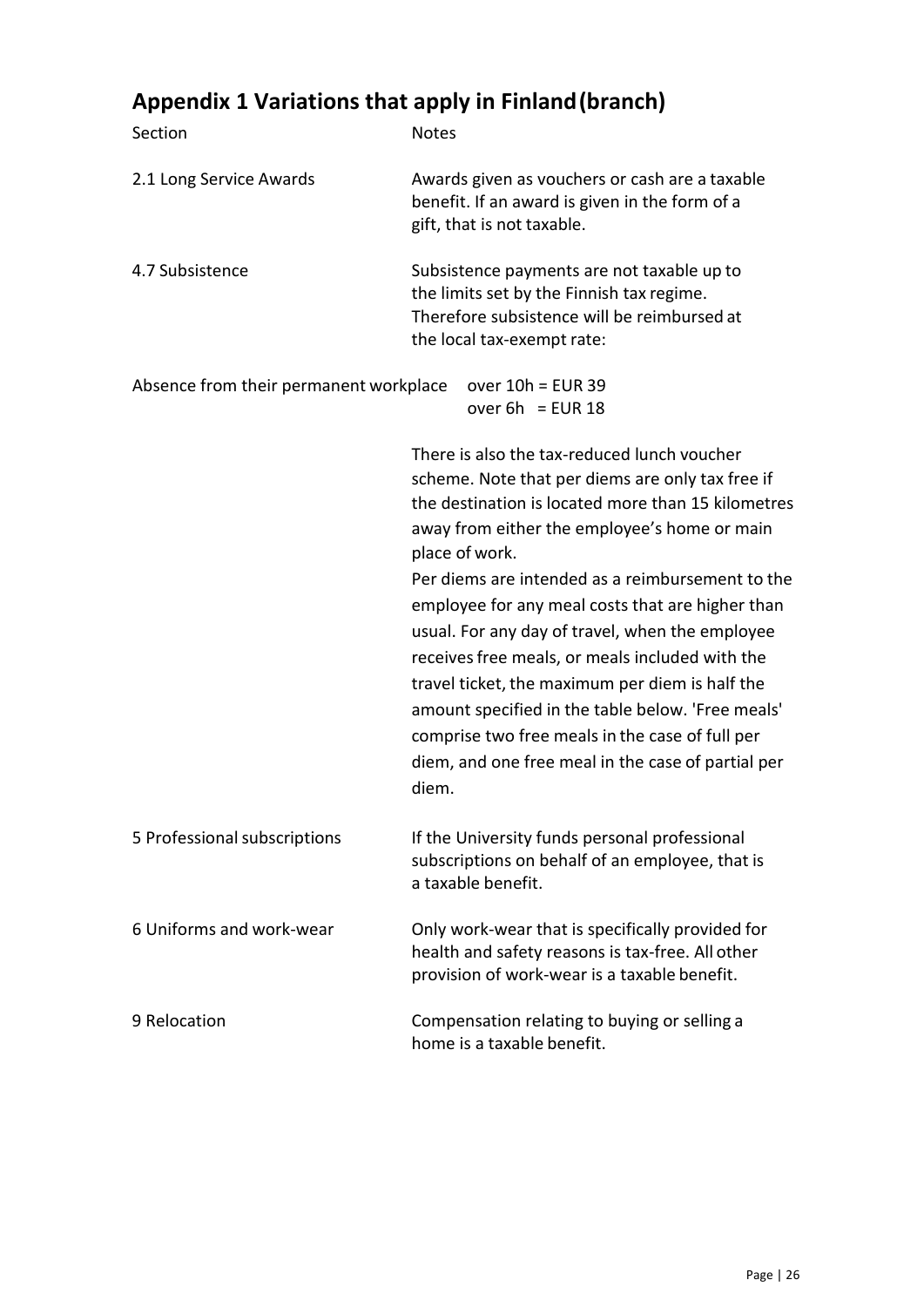# <span id="page-26-0"></span>**Appendix 2 Variations that apply in Germany(subsidiary)**

| Section                      | <b>Notes</b>                                                                                                                                                        |  |  |
|------------------------------|---------------------------------------------------------------------------------------------------------------------------------------------------------------------|--|--|
| 2.1 Long Service Awards      | Such awards are a taxable benefit. The<br>University will pay the tax.                                                                                              |  |  |
| 4.7 Subsistence              | Subsistence payments are not taxable up to<br>the limits set by the German tax regime.<br>Therefore subsistence will be reimbursed at<br>the local tax-exempt rate: |  |  |
|                              | Absence from their permanent workplace<br>24h absence = $FUR$ 24<br>8h absence = EUR 12                                                                             |  |  |
| 5 Professional subscriptions | If the Company pays an employee's personal<br>professional subscription that not a taxable<br>benefit provided that it is solely for business<br>use.               |  |  |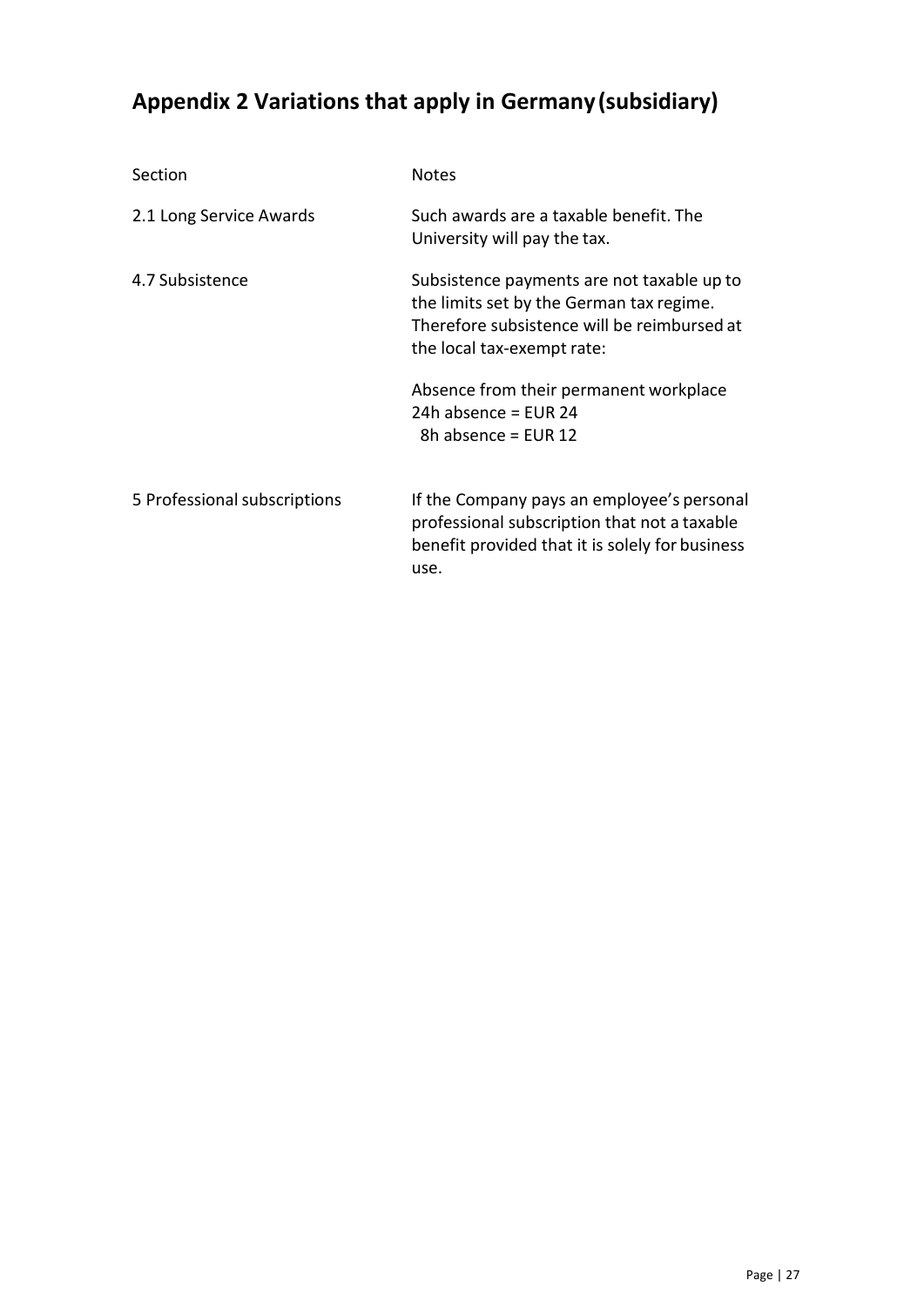# <span id="page-27-0"></span>**Appendix 3 Variations that apply in Hong Kong(subsidiary)**

| 2.1 Long Service Awards      | Such awards are a taxable benefit.                                                                                                                                                                                |
|------------------------------|-------------------------------------------------------------------------------------------------------------------------------------------------------------------------------------------------------------------|
| 4.5.4 Mileage rates          | There are no fixed mileage rates in Hong Kong,<br>reimbursement must be on the basis of actual<br>cost.                                                                                                           |
| 5 Professional subscriptions | If the Company pays an employee's personal<br>professional subscription that is a taxable<br>benefit.                                                                                                             |
| 9 Relocation expenses        | The categories of expense which are free from<br>tax are much more restricted than in the UK,<br>you must check with the subsidiary's<br>accountants for clarification on a case-by-case<br>basis.                |
| 10 Eye tests                 | The Company's contribution towards eye tests<br>and corrective spectacles would only be free<br>from tax if invoiced to and paid directly by the<br>employer. In all other cases the reimbursement<br>is taxable. |

#### General note:

| 11.1 Reimbursement of expenses | The tax regime in Hong Kong is much stricter in<br>this area than in the UK. As a general rule,<br>items where the individual has the primary<br>responsibility to pay the invoice are considered<br>a personal cost and reimbursement would lead<br>to a tax liability. Ensure where possible that<br>invoices are in the name of the Company. If<br>unsure, you must check with the Company's<br>accountants. |
|--------------------------------|-----------------------------------------------------------------------------------------------------------------------------------------------------------------------------------------------------------------------------------------------------------------------------------------------------------------------------------------------------------------------------------------------------------------|
|--------------------------------|-----------------------------------------------------------------------------------------------------------------------------------------------------------------------------------------------------------------------------------------------------------------------------------------------------------------------------------------------------------------------------------------------------------------|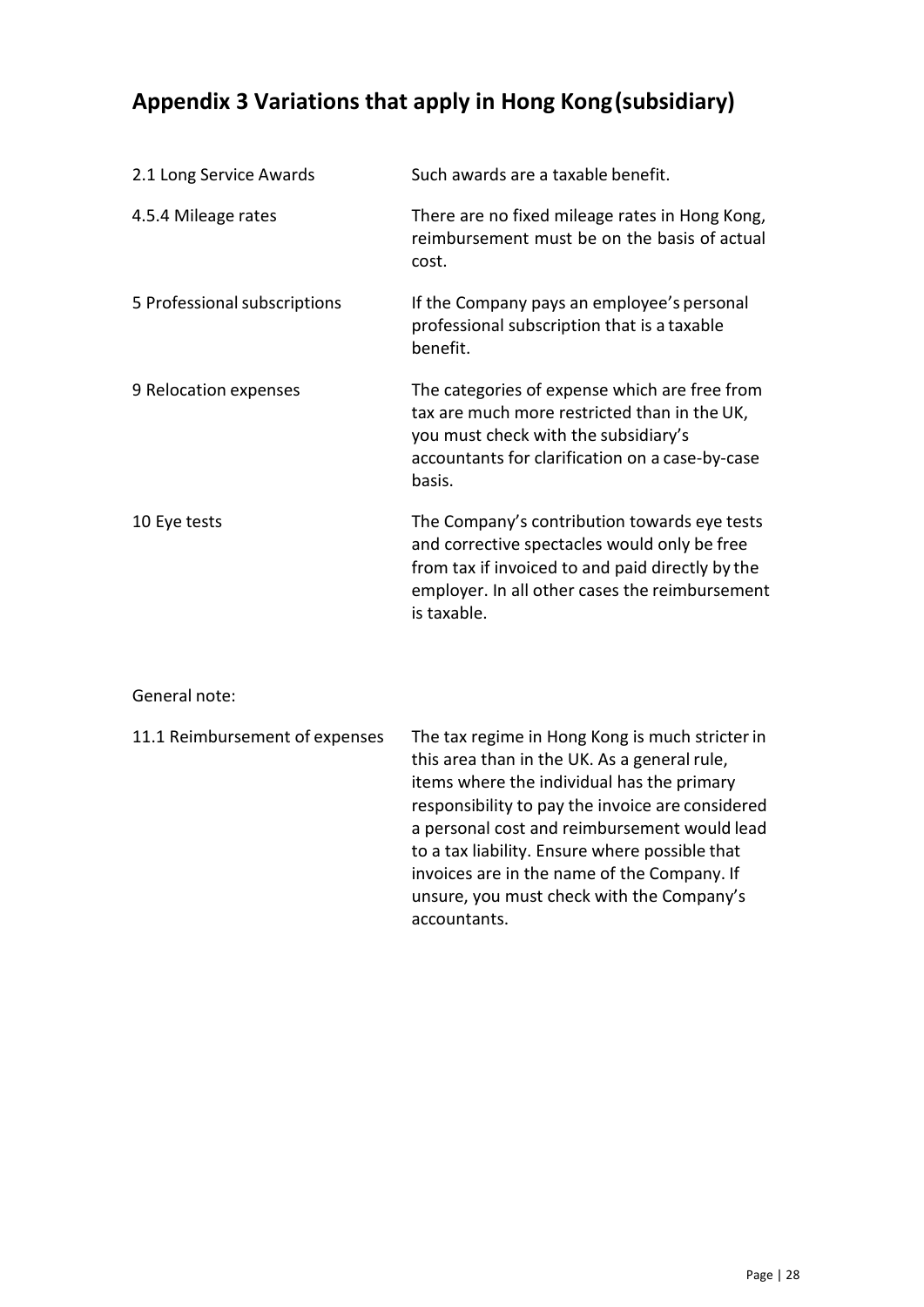# <span id="page-28-0"></span>**Appendix 4 Variations that apply in Malaysia(subsidiary)**

| 4.4 Temporary place of work for >24 months | This concept does not exist in<br>Malaysian tax rules, therefore<br>travel would be taxable.                                                                    |
|--------------------------------------------|-----------------------------------------------------------------------------------------------------------------------------------------------------------------|
| 4.5.4 Mileage rates                        | There are no fixed mileage rates<br>in Malaysia; reimbursement<br>must be on the basis of actual<br>cost.                                                       |
| 5 Professional subscriptions               | If the Company pays an<br>employee's personal<br>professional subscription there<br>is no taxable benefit provided<br>that it is essential for business<br>use. |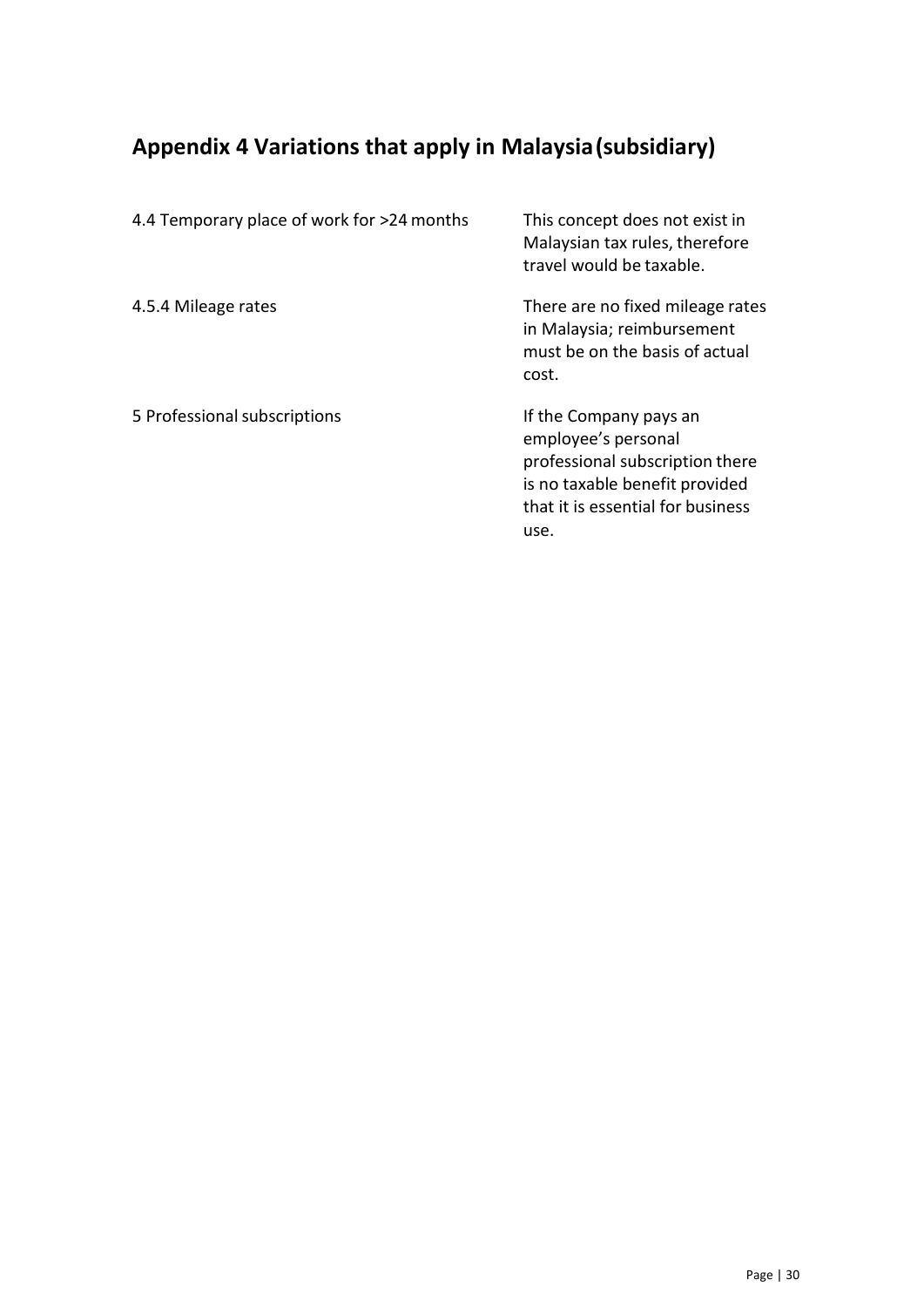# **Appendix 5 Minimum layout for a Gifts and HospitalityRegister**

**Name of School/Department/Service** ……………………………………………………………….

<span id="page-29-0"></span>

| COMPLETE THESE COLUMNS FOR ALL OFFERED GIFTS/HOSPITALITY |                                                                 |                                                       |                                                     |                                                           |                                       | ALSO COMPLETE THESE COLUMNS IF THE GIFT/HOSPITALITY WAS ACCEPTED |                                                               |                                           |
|----------------------------------------------------------|-----------------------------------------------------------------|-------------------------------------------------------|-----------------------------------------------------|-----------------------------------------------------------|---------------------------------------|------------------------------------------------------------------|---------------------------------------------------------------|-------------------------------------------|
| Date of<br>entry                                         | Name of person/<br>organisation who<br>offered gift/hospitality | Name of person<br>who was offered<br>gift/hospitality | <b>Job Title</b><br>within the<br><b>University</b> | <b>Please indicate</b><br>Accepted (A) or<br>Declined (D) | Date of<br>receipt (if<br>applicable) | Details of the<br>gift/hospitality                               | <b>Justification for</b><br>accepting the<br>gift/hospitality | £ Value<br>(approximate,<br>if not known) |
|                                                          |                                                                 |                                                       |                                                     |                                                           |                                       |                                                                  |                                                               |                                           |
|                                                          |                                                                 |                                                       |                                                     |                                                           |                                       |                                                                  |                                                               |                                           |
|                                                          |                                                                 |                                                       |                                                     |                                                           |                                       |                                                                  |                                                               |                                           |
|                                                          |                                                                 |                                                       |                                                     |                                                           |                                       |                                                                  |                                                               |                                           |
|                                                          |                                                                 |                                                       |                                                     |                                                           |                                       |                                                                  |                                                               |                                           |
|                                                          |                                                                 |                                                       |                                                     |                                                           |                                       |                                                                  |                                                               |                                           |
|                                                          |                                                                 |                                                       |                                                     |                                                           |                                       |                                                                  |                                                               |                                           |
|                                                          |                                                                 |                                                       |                                                     |                                                           |                                       |                                                                  |                                                               |                                           |
|                                                          |                                                                 |                                                       |                                                     |                                                           |                                       |                                                                  |                                                               |                                           |
|                                                          |                                                                 |                                                       |                                                     |                                                           |                                       |                                                                  |                                                               |                                           |
|                                                          |                                                                 |                                                       |                                                     |                                                           |                                       |                                                                  |                                                               |                                           |
|                                                          |                                                                 |                                                       |                                                     |                                                           |                                       |                                                                  |                                                               |                                           |